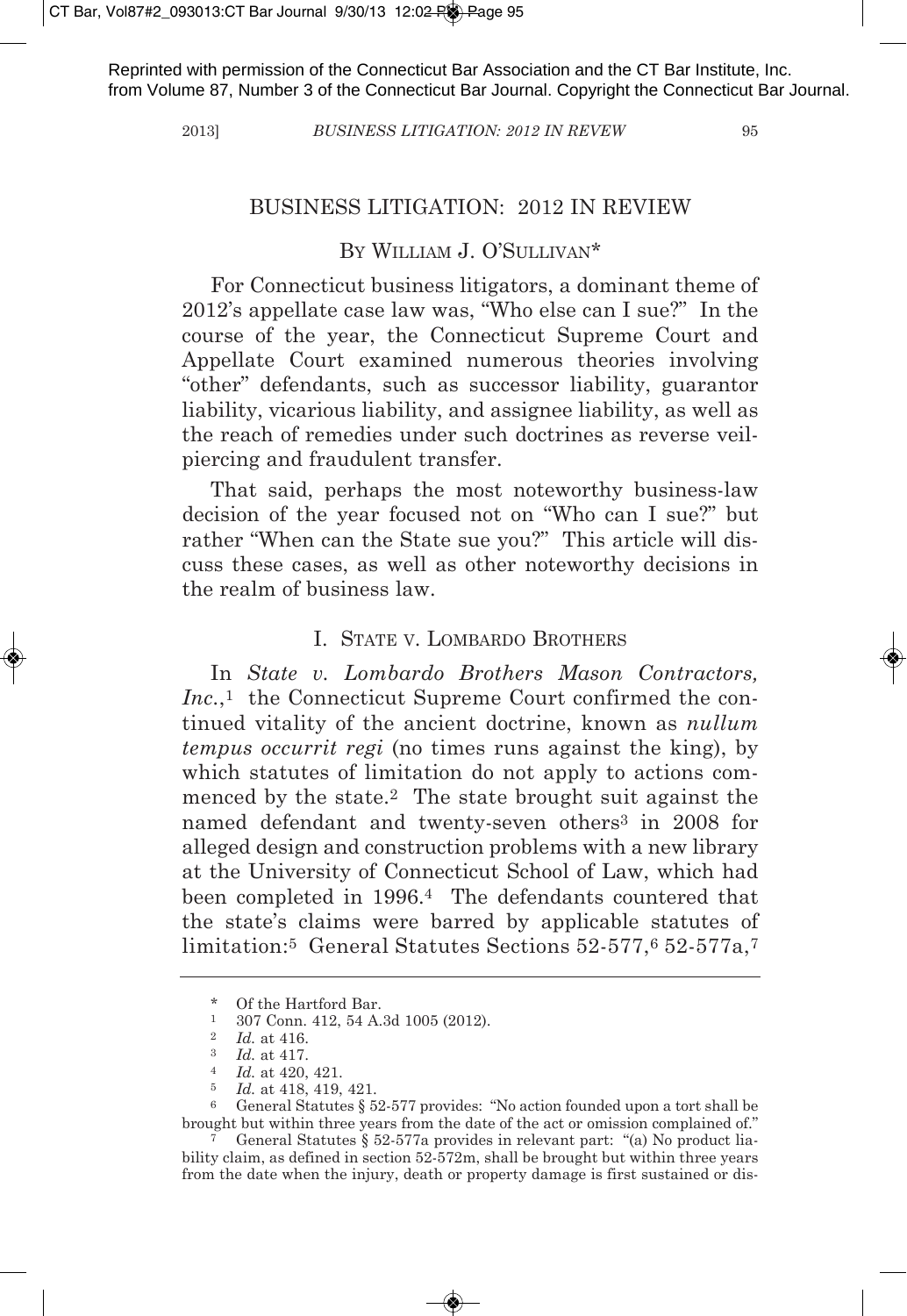52-584,8 52-584a,9 and/or 52-576.10 The trial court agreed with the defendants, and entered judgment for them upon the granting of various motions to strike and motions for summary judgment.<sup>11</sup>

On appeal, the Supreme Court observed that, while the term "nullum tempus" had not been previously used in any reported Connecticut case,12 the underlying principle had been cited in an 1888 decision of the court, in which the court had declared it "elementary law that a statute of limitations does not run against the state, the sovereign power."13

The court went on to note that the doctrine of *nullum tempus* has much in common with sovereign immunity, to the point that they can be characterized as "opposite sides of the same coin."<sup>14</sup> "The...distinction between [the] two doctrines lies in the manner in which they are employed in litigation. Sovereign immunity is invoked as a shield by the

10 General Statutes § 52-576 provides in relevant part: "No action for an account, or on any simple or implied contract, or on any contract in writing, shall be brought but within six years after the right of action accrues. …"

- 11 *Lombardo Brothers,* 307 Conn. at 419.
- 12 *Id.* at 427, fn. 19.
- 13 *Id.* at 427, quoting Clinton v. Bacon, 56 Conn. 508, 517, 16 A.548 (1888).
- 14 *Id.* at 429.

covered or in the exercise of reasonable care should have been discovered, except that, subject to the provisions of subsections (c), (d) and (e) of this section, no such action may be brought against any party nor may any party be impleaded pursuant to subsection (b) of this section later than ten years from the date that the party last parted with possession or control of the product...."

General Statutes § 52-584 provides in relevant part: "No action to recover damages for injury to the person, or to real or personal property, caused by negligence, or by reckless or wanton misconduct, or by malpractice of a physician, surgeon, dentist, podiatrist, chiropractor, hospital or sanatorium, shall be brought but within two years from the date when the injury is first sustained or discovered or in the exercise of reasonable care should have been discovered, and except that no such action may be brought more than three years from the date of the act or omission complained of …."

<sup>9</sup> General Statutes § 52-584a provides in relevant part: "(a) No action or arbitration, whether in contract, in tort, or otherwise, (1) to recover damages (A) for any deficiency in the design, planning, contract administration, supervision, observation of construction or construction of, or land surveying in connection with, an improvement to real property; (B) for injury to property, real or personal, arising out of any such deficiency; (C) for injury to the person or for wrongful death arising out of any such deficiency, or (2) for contribution or indemnity which is brought as a result of any such claim for damages shall be brought against any architect, professional engineer or land surveyor performing or furnishing the design, planning, supervision, observation of construction or construction of, or land surveying in connection with, such improvement more than seven years after substantial completion of such improvement."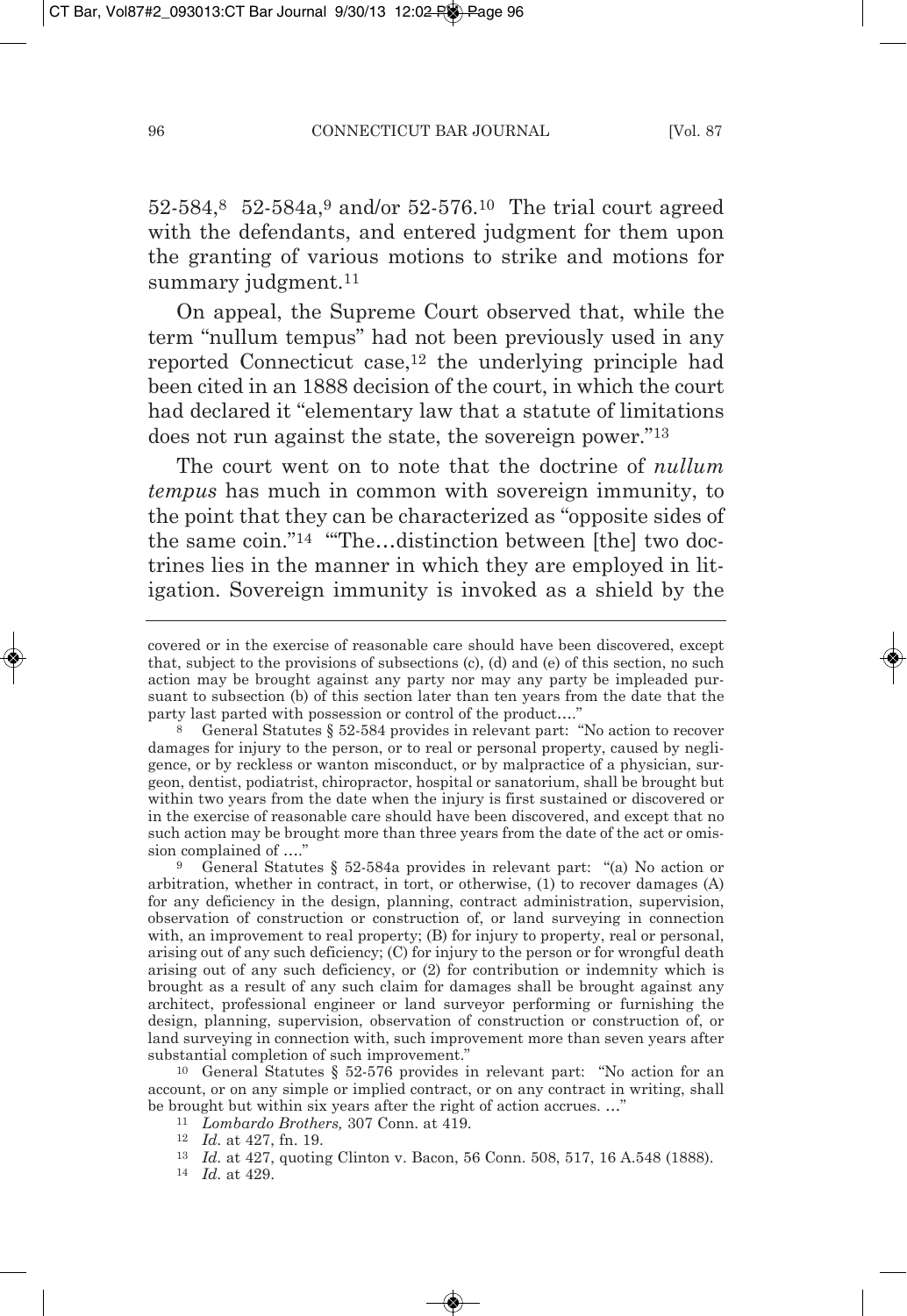sovereign defendant against suits from parties allegedly injured by its wrongful conduct or that of its agents…Conversely, nullum tempus is invoked by the sovereign plaintiff…as a sword to strike down the statute of limitation defense raised by the defendant whose conduct is alleged to have injured the sovereign in some manner.'"15 Both doctrines are rooted in the public policy of protecting the fiscal well-being of the state.16

The court found that the principle of *nullum tempus* had been consistently applied in Connecticut over the vears.<sup>17</sup> and declined the defendants' invitation to abolish it, deeming such a change to be a matter for the legislature, not the courts, to decide.18 The court reversed the judgment below, and remanded the case for further proceedings.19

Significantly, the court also held that *nullum tempus* applies even if the state has agreed contractually to be bound by statutes of limitation. In its contract with one of the defendants, Gilbane, Inc., the state, through its chief deputy commissioner of public works (commissioner), had agreed to be bound by the seven year period of repose prescribed by General Statutes Section 52-584a.20 Gilbane argued, and the trial court agreed, that the state had contractually waived the protection of *nullum tempus*.21

The Supreme Court disagreed. "[O]nly the legislature, and not the attorney representing the state in a particular dispute, may waive the state's sovereign immunity. … A party who seeks to contract with the government bears the burden of making sure that the person who purportedly represents the government actually has that authority."22

<sup>15</sup> *Id.,* quoting Indiana v. Acquisitions & mergers, Inc., 770 A.2d 364, 372 (Pa.Commw. 2001).

<sup>16</sup> *Id.* at 437.

<sup>17</sup> *Id.* at 431-32.

<sup>18</sup> *Id.* at 436-38.

<sup>19</sup> *Id.* at 469.

<sup>20</sup> *Id.* at 418. Specifically, the contract provided, "'The services performed pursuant to this contract shall be considered professional work to which any statutory period of repose then otherwise applicable to professional design work under Connecticut law shall apply.'" *Id.* at 458.

<sup>21</sup> *Id.* at 458.

<sup>22</sup> *Id.* at 463 (internal citations omitted).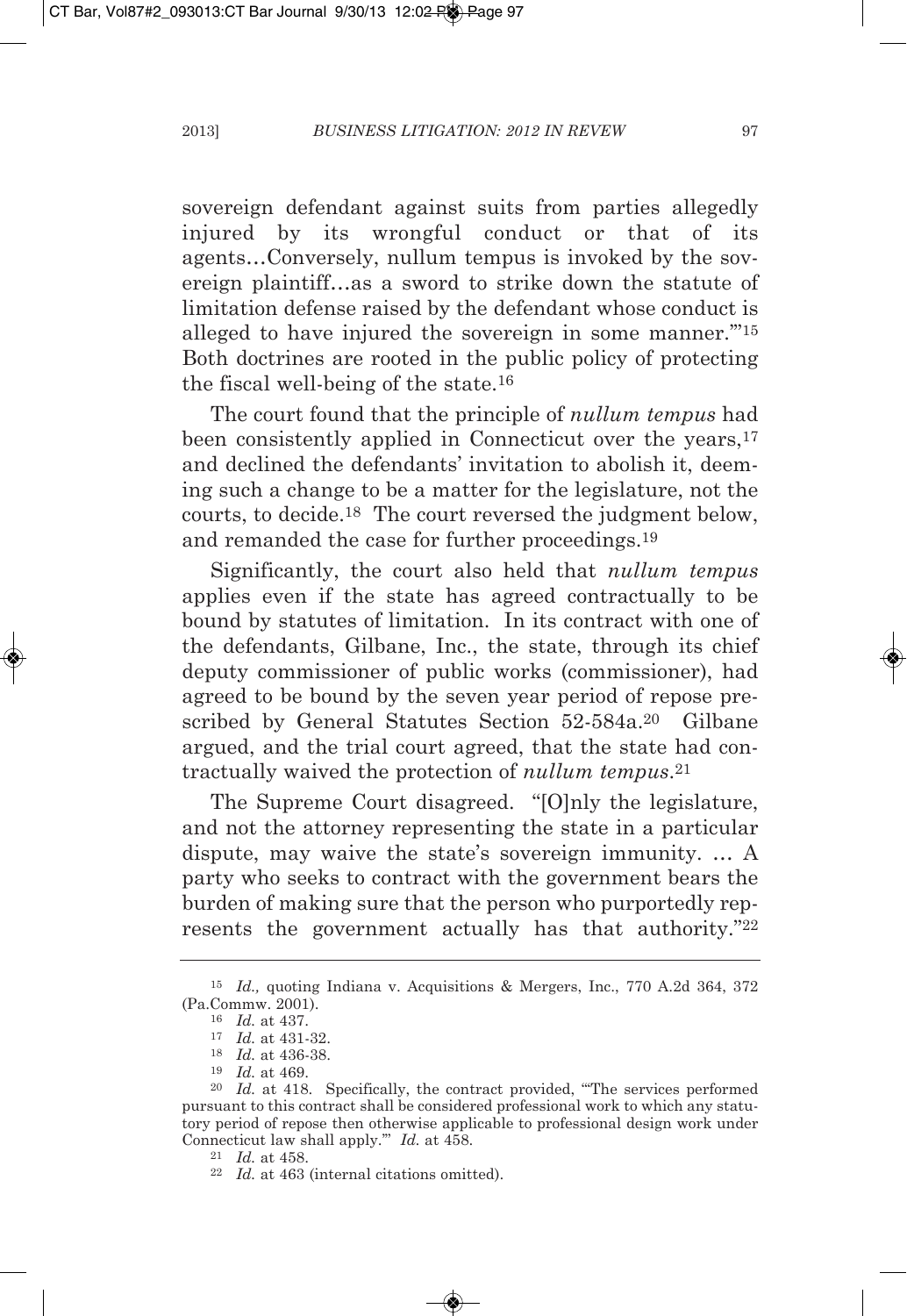Here, the statute that at the relevant time authorized the commissioner to enter into contracts, General Statutes Section 4b-99, "does not expressly or by force of necessary implication authorize him to waive the state's immunity from the operation of  $\S$  52-584a."<sup>23</sup> The Supreme Court therefore deemed the contractual provision in question a "nullity," and rejected Gilbane's waiver argument.24

#### II. LIABILITy

In *Robbins v. Physicians for women's Health, LLC*,25 a divided Appellate Court closely examined the issue of successor liability. The plaintiff brought suit for the death of her newborn son against Lawrence and Memorial Hospital; a physician and midwife; their employer, Shoreline Obstetrics and Gynecology, P.C. (Shoreline); and two companies that acquired Shoreline after the operative events, Physicians for Women's Health, LLC and Women's Health USA, Inc. (successors).26

The plaintiff settled with the two individual defendants and Shoreline for the \$1 million policy limits of the malpractice policies covering the individuals.27 As part of the agreement, the plaintiff executed covenants not to sue, which barred further recourse against the settling defendants but expressly reserved all rights against the successors.28 The successors nevertheless argued that, as a matter of law, the settlement with Shoreline had the effect of discharging them, as their liability derived exclusively from that of Shoreline.29 The trial court agreed, and entered summary judgment for the successors.<sup>30</sup>

By a 2-1 vote, the Appellate Court reversed. The court noted that ordinarily, the mere transfer of assets from one

30 *Id.*

<sup>23</sup> *Id.* at 458.

<sup>24</sup> *Id.* at 466.

<sup>25</sup> 133 Conn. App. 577, 38 A.3d 142, *cert. granted,* 304 Conn. 926, 41 A.3d 1052 (2012).

<sup>26</sup> *Id.* at 580.

<sup>27</sup> *Id.* at 581-82.

<sup>28</sup> *Id.* at 581, fn. 2. 29 *Id.* at 582.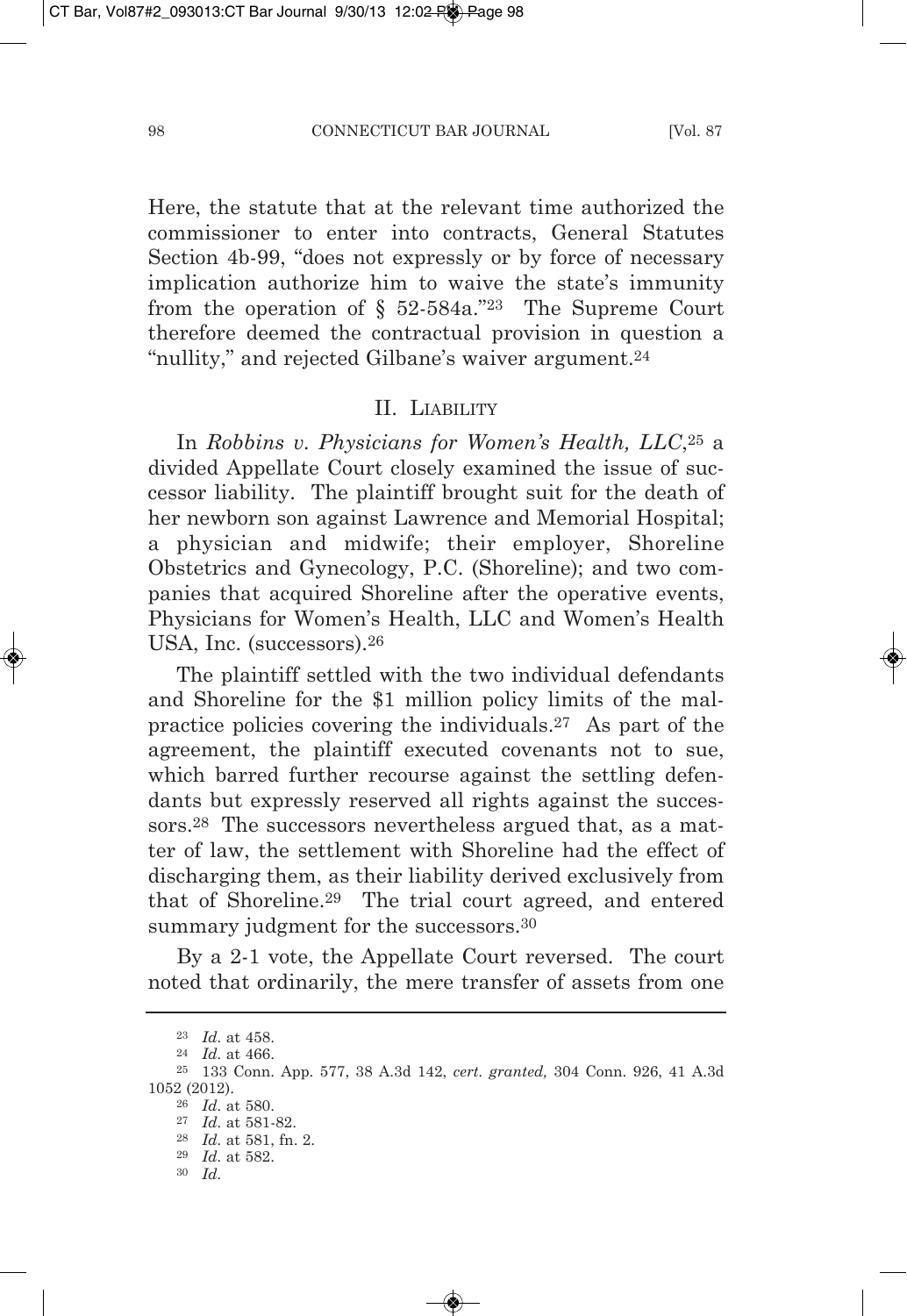corporation to another does not have the effect of transferring liabilities.31 An exception to that rule may arise under the "mere continuation theory," when the transfer results in "a single corporation after the transfer of assets, with an identity of stock, stockholder, and directors between the successor and predecessor corporations" or the "continuity of enterprise theory," when the successor "maintains the same business, with the same employees doing the same jobs, under the same supervisors, working conditions, and production processes, and produces the same products for the same customers."32

Under either theory, there is no need for successor liability if the predecessor company remains a "viable source of relief."33 In the *Robbins* case, although the plaintiff had received \$2 million in settlement funds from the predecessor company, the plaintiff's total damage had not been established, so it was unclear if Shoreline had had the resources to provide the plaintiff with complete relief.34 Accordingly, the Appellate Court ruled that summary judgment should not enter for the successors on the grounds that their predecessor, Shoreline, represented a viable source of relief; there remained an issue of fact in this regard.35

The court then examined the effect of the covenant not to sue. The court noted that a covenant not to sue differs from a release in that a covenant "is not a present abandonment or relinquishment of a right or claim but is merely an agreement not to sue on an existing claim or it is an election not to proceed against a particular party."36 In the typical context of joint tortfeasors, a covenant not to sue one tortfeasor will not bar recourse against others, particularly when the document contains an express reservation of rights against the latter.37

<sup>31</sup> *Id.* at 584.

<sup>32</sup> *Id.* at 585.

<sup>33</sup> *Id.* at 587.

<sup>34</sup> *Id.* at 587-88.

<sup>35</sup> *Id.*

<sup>36</sup> *Id.* at 589.

<sup>37</sup> *Id.* at 589-90.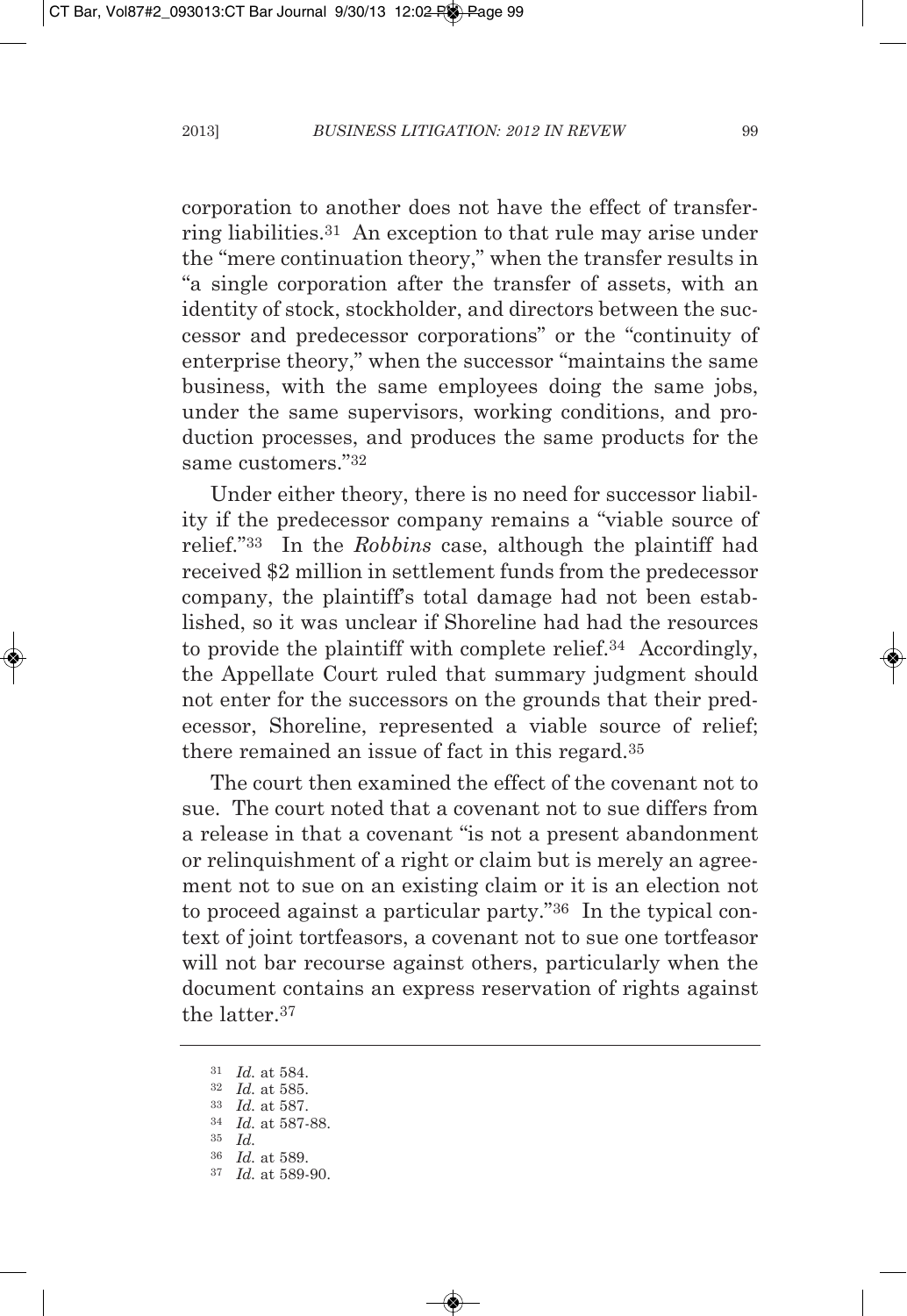The court recognized that the situation in *Robbins* involved directly and vicariously liable parties, not joint tortfeasors, and presented an issue of first impression in Connecticut.38 Relying in large part on authority from other jurisdictions, the court concluded, as a matter of law, that the plaintiff's covenant not to sue Shoreline did not bar her from imposing liability upon the successors.39 The court therefore reversed the summary judgment rendered by the trial court, and remanded the case for further proceedings.40

Judge Bear dissented, asserting that the majority opinion would "allow the plaintiff the opportunity for an unjustified windfall recovery from the [successors], i.e. recovery in excess of what she could have recovered from the corporate predecessor on the date of the alleged negligence."41 In his view, Shoreline, through its settlement with the plaintiff, discharged and extinguished its liability, and thus that of the successors whose potential liability was wholly vicarious through Shoreline.42

The Appellate Court's decision in *atelier Constantin Popescu, LLC v. JC Corporation*<sup>43</sup> contains some valuable lessons about the reach of liability. An independent building contractor accidentally caused a commercial property to burn down – ultimately burning the landlord and its insiders as well, as they were held liable to the tenant, under a variety of theories.

The plaintiff, a music studio, negotiated a lease with JC Corporation, the owner of a property that it had sought unsuccessfully to develop as a tea house.44 The parties reached an understanding on monthly rent, as well as a lump-sum payment of \$110,000 in "key money" to compensate the landlord for improvements it had made to the property.45 When JC Corporation tendered an initial draft of doc-

<sup>38</sup> *Id.* at 590-91.

<sup>39</sup> *Id.* at 591-95.

<sup>40</sup> *Id.* at 596.

<sup>41</sup> *Id.* at 596-97.

<sup>42</sup> *Id.* at 604.

<sup>43</sup> 134 Conn. App. 731, 49 A.3d 1003 (2012).

<sup>44</sup> *Id.* at 734-35.

<sup>45</sup> *Id.* at 736.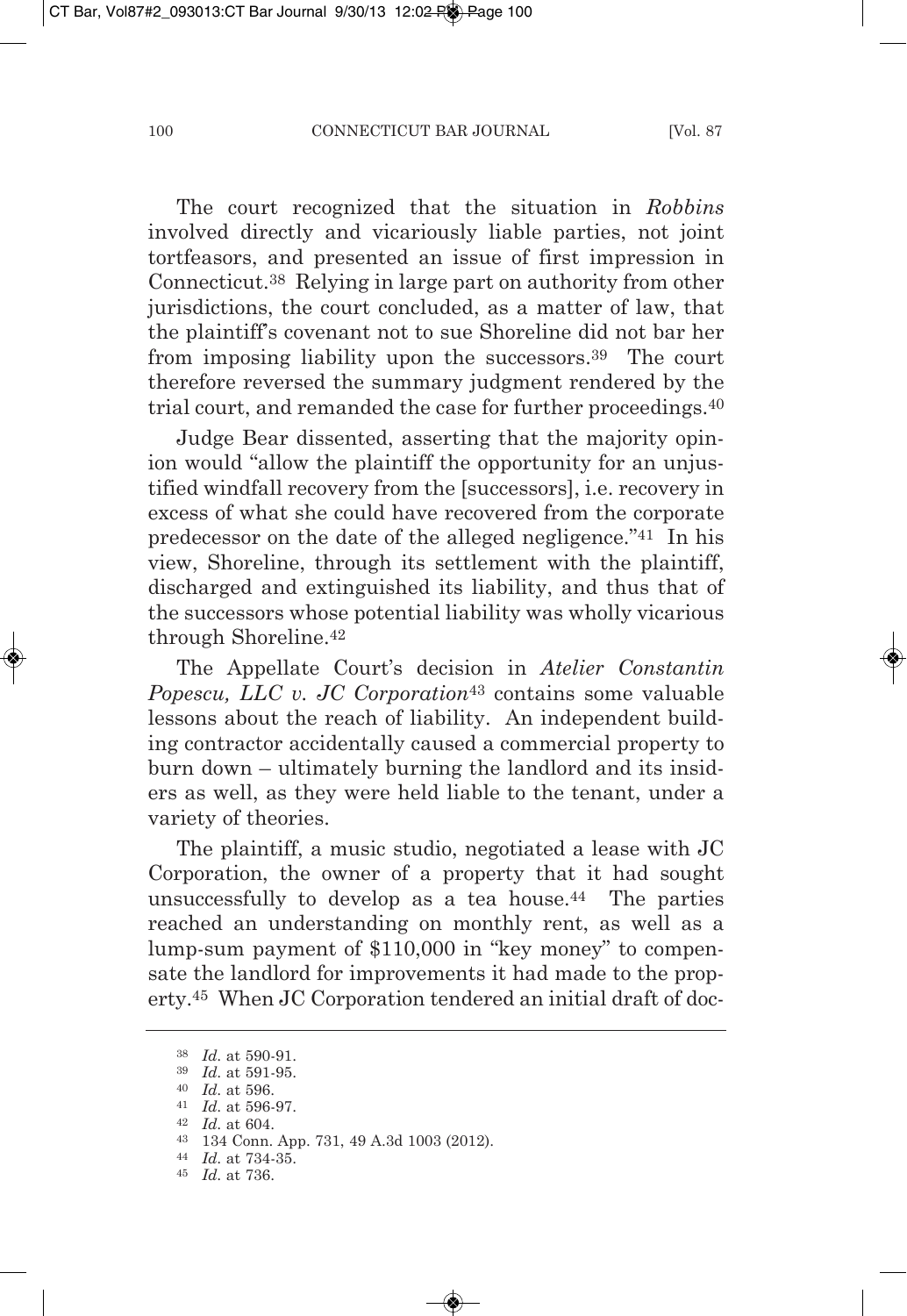uments, the plaintiff was surprised to see not only a lease but also a separate "key money agreement" in favor of a different entity, Tea House on the Riverside, Inc. (Tea House).46 The plaintiff eventually executed both documents, and remitted the \$110,000 key money payment to Tea House.47

A few weeks later, the building was destroyed by fire.<sup>48</sup> The plaintiff sent JC Corporation a valid and timely notice of termination of the lease, but JC Corporation refused to return the key money.49 At about that time, Hsiao-Wen Chen, a principal of both JC Corporation and Tea House,<sup>50</sup> wrote herself a \$110,000 check from the Tea House Bank account, claiming the key money payment as a "return of capital."51

A building contractor had caused the fire, by using a plasma cutter, a tool that cuts through steel by creating temperatures in excess of 10,000 degrees Fahrenheit, to remove ductwork that was in close proximity to wooden framework.<sup>52</sup> The contractor's owner had previously told Julie Chen, another principal of JC Corporation and Tea House,53 that because of the fire risk, the ductwork could not be removed safely unless the ceiling was removed first.<sup>54</sup> He gave his crew specific instructions to that effect, but Julie Chen overrode those instructions and convinced his crew to use the plasma cutter to cut the ductwork flush to the ceiling.55

The Appellate Court agreed with the trial court that JC Corporation should be held vicariously liable for the contractor's actions.56 While an employer is not usually liable for the negligence of its independent contractors, exceptions to the rule exist when the employer "'retains control of the premises or supervises the [independent contractor's] work,

 *Id.* at 736. *Id.* at 736-37. *Id.* at 737. <sup>49</sup> *Id. Id.* at 761, 764. *Id.* at 737. *Id.* at 740-41. *Id.* at 736, 764 *Id.* at 741. 55 *Id. Id.* at 743-44.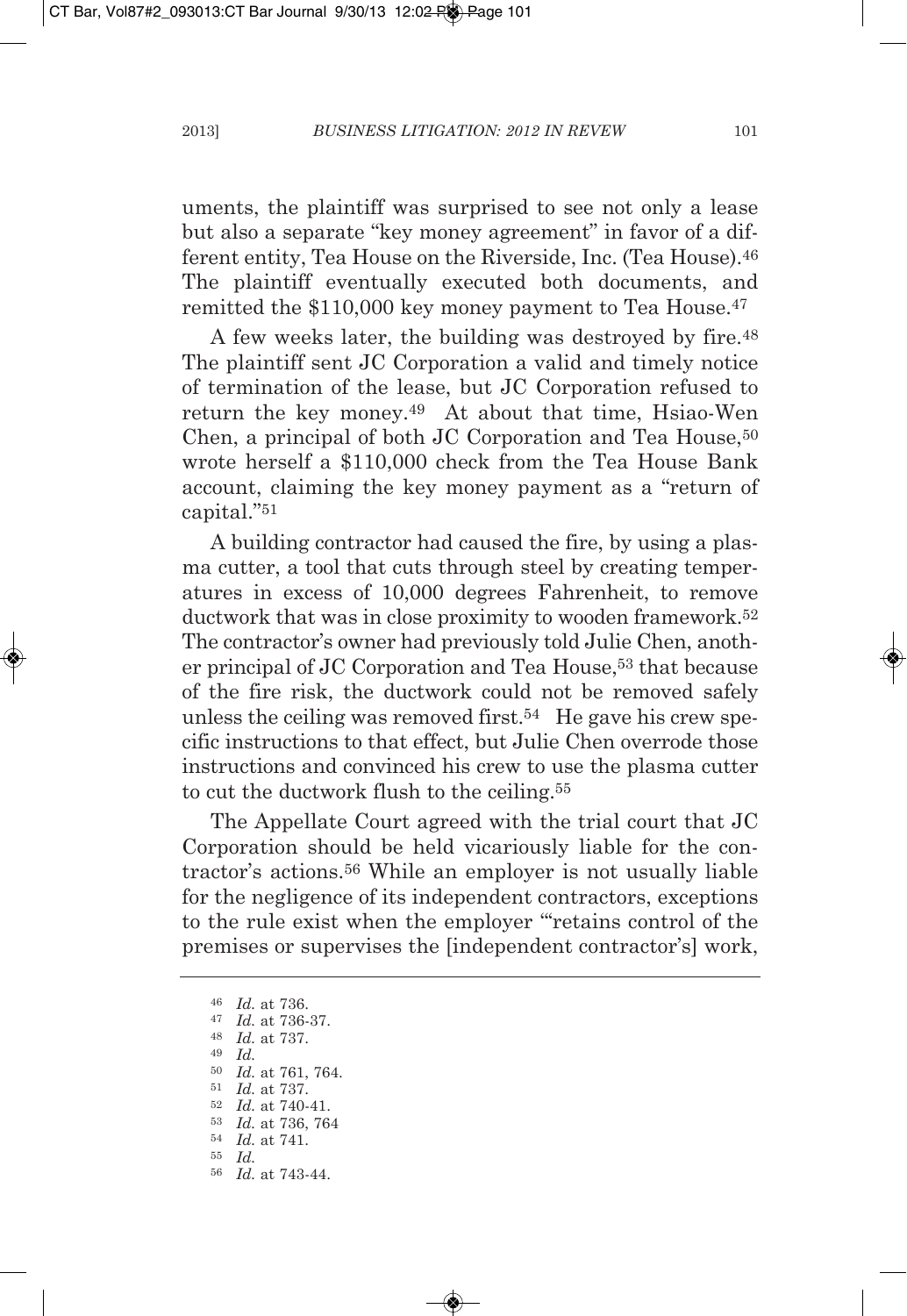when the work is inherently dangerous, or when the [employer] has a nondelegable duty to take safety precautions imposed by statute or regulation.'"57

The court found that all three of these exceptions applied. The contractor's compliance with Julie Chen's instructions evidenced sufficient supervision and control on the part of JC Corporation to justify the imposition of vicarious liability.58 Use of the plasma cutter in the manner that the contractor did constituted inherently dangerous work.59 And the landlord owed its tenant a nondelegable duty to maintain the premises in a reasonably safe condition.60 While the landlord was free to contract out the performance of the latter duty, it could not contract out its legal responsibility.61

The court further found that the contractor had acted recklessly, and that JC Corporation, aside from being vicariously liable for the contractor's conduct, had itself acted recklessly, through its agent Julie Chen.62 Not only had she instructed the contractor to proceed as it did, but she also noticed – and ignored – the smell of burnt metal in the building at the conclusion of the job.63 Rather than address the situation, she drove away from the property, learning hours later that the building was on fire.<sup>64</sup> The court also found Julie Chen personally liable for recklessness.65

Finally, the Appellate Court found sufficient factual support for the trial court's piercing of the corporate veils of JC Corporation and Tea House to hold both Julie Chen and Hsiao-Wen Chen personally liable for the plaintiff's claims.<sup>66</sup>

In *L and v Contractors LLC v. Heritage warranty Insurance Risk Retention group, Inc.,*<sup>67</sup> the Appellate Court

<sup>57</sup> *Id.* at 744 (alteration in original; internal citation omitted).

<sup>58</sup> *Id.* at 745-46.

<sup>59</sup> *Id.* at 748.

<sup>60</sup> *Id.* at 750.

<sup>61</sup> *Id.*

<sup>62</sup> *Id.* at 754.

<sup>63</sup> *Id.*

<sup>64</sup> *Id.*

<sup>65</sup> *Id.* at 756-57. 66 *Id.* at 758-765.

<sup>67</sup> 136 Conn. App. 662, 47 A.3d 887 (2012).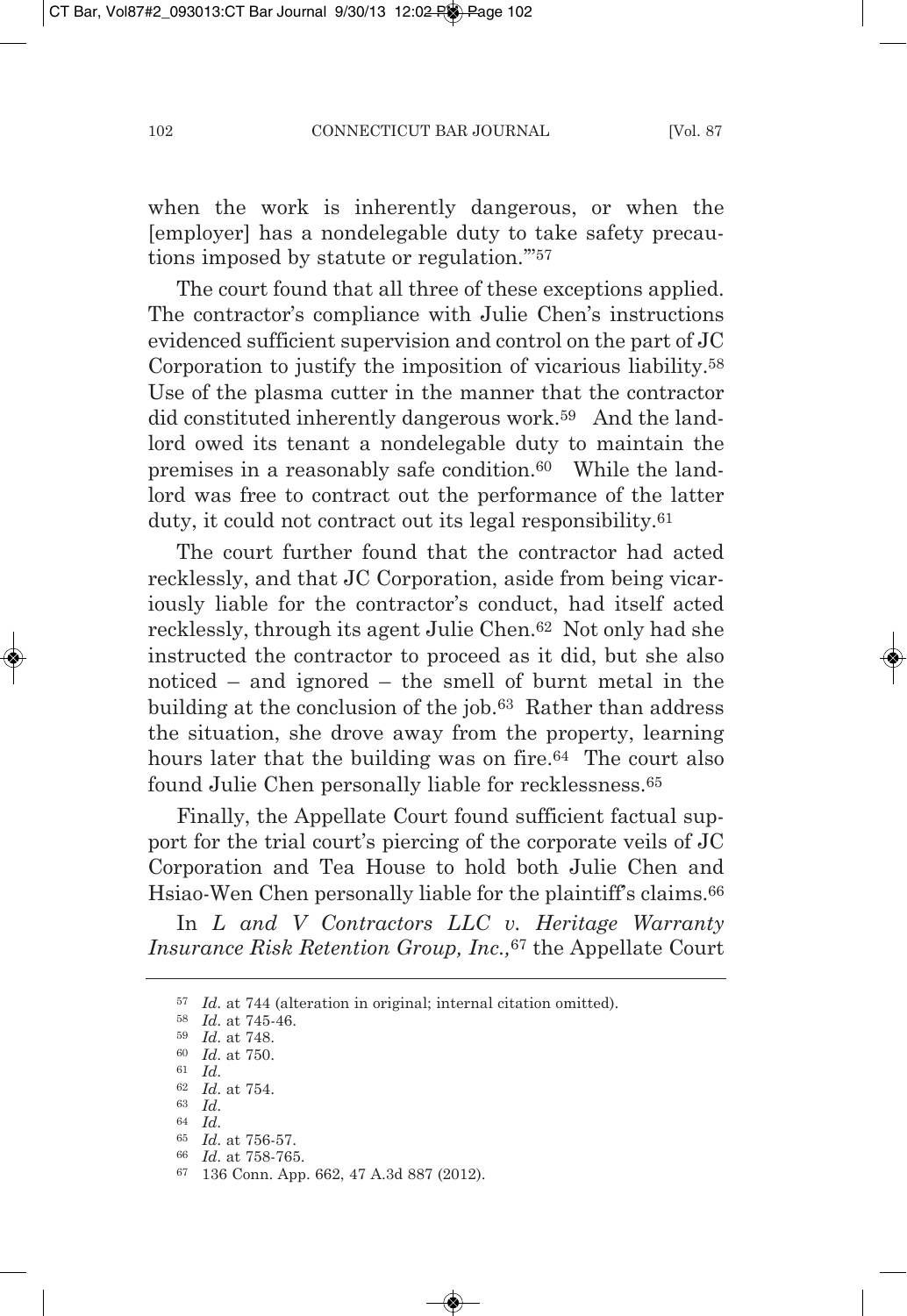discussed the limited reach of the doctrine of apparent authority. The plaintiff brought a vehicle to the defendant Drive Train Unlimited, LLC (Drive Train) for transmission repairs. While the vehicle was in Drive Train's custody, one of its owners used it for personal use, to the extent of approximately 900 miles.<sup>68</sup> The plaintiff sued Drive Train for statutory theft, conversion, unfair trade practice, and fraudulent and negligent misrepresentation.69

Drive Train had a license agreement with AAMCO Transmissions, Inc. (AAmCO) to use the AAmCO name in exchange for payment of a fee.70 The plaintiff therefore also sued AAMCO under the same theories, claiming that Drive Train had acted as AAMCO's agent.<sup>71</sup> The trial court rendered judgment for the plaintiff, finding that Drive Train had both actual and apparent authority to act for AAMCO.<sup>72</sup>

The Appellate Court reversed. The court found an absence of evidence that AAMCO controlled Drive Train in any relevant manner, and thus a failure of proof of actual agency.73 As for apparent authority, the Appellate Court noted that this doctrine requires proof that "the principal held the agent out as possessing sufficient authority to embrace *the act in question,* or knowingly permitted him to act as having such authority."74 But this does not expose a principal to liability for tortious conduct by the would-be agent that extends beyond the agent's apparent authority.75 That was the case here, and accordingly the trial court erred in finding AAmCO liable under this theory.

In the Appellate Court's decision in *Yellow Book Sales & Distribution Co. v. valle*,76 the issue was whether or not the defendant business owner, in signing certain contracts for the company, had also assumed personal liability as a guarantor.

<sup>68</sup> *Id.* at 665.

<sup>69</sup> *Id.*

<sup>70</sup> *Id.* at 668.

<sup>71</sup> *Id.*

<sup>72</sup> *Id.* at 666.

<sup>73</sup> *Id.* at 668.

<sup>74</sup> *Id.* at 669 (emphasis added).

<sup>75</sup> *Id.* at 669, 670.

<sup>76</sup> 133 Conn. App. 75, 35 A.3d 1082, *cert. granted,* 304 Conn. 922, 41 A.3d 661 (2012).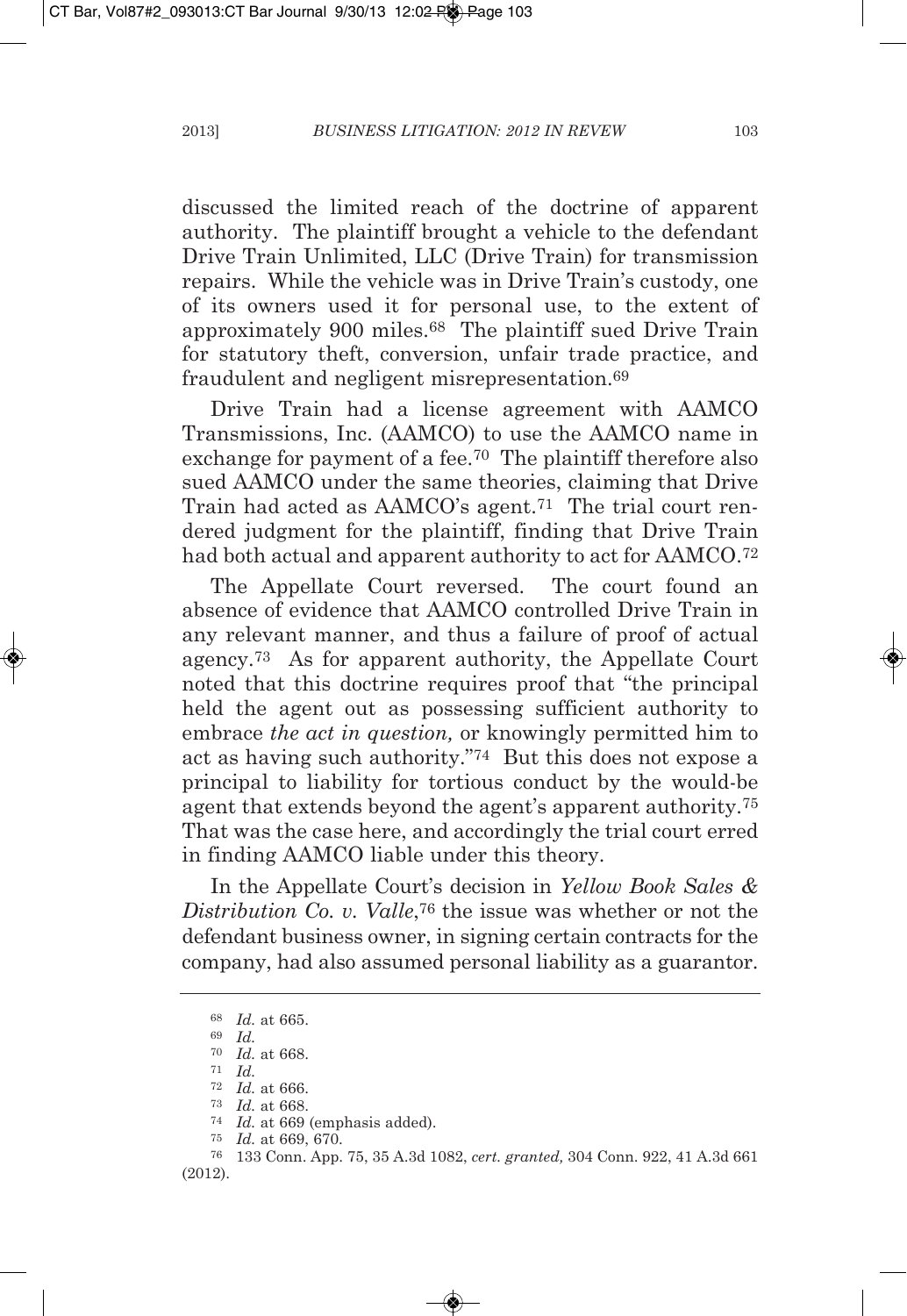The trial court had entered summary judgment for the defendant, finding that the agreements were ambiguous as to whether or not he had signed as a guarantor, and were therefore unenforceable against him under the Statute of Frauds.77

The contracts contained a provision that recited "The signer of this agreement does, by his execution personally and individually undertake and assume the full performance hereof including payments of the amounts due hereunder."78 But in each instance, the defendant signed the contract as "David Valle, President."<sup>79</sup> The court found that this manner of executing the contracts, read in light of other provisions that appeared to designate yellow Book and Valle's company as the sole parties, created an ambiguity as to whether or not the defendant individually was a party to the contracts.80 The court observed that, in order to satisfy the Statute of Frauds, the writing must be free of ambiguity with respect to the status of the would-be guarantor.<sup>81</sup>

The plaintiff also argued that the obligation assumed by the defendant had been an original undertaking, not a guaranty governed by the Statute of Frauds.82 However, in deposition testimony, the plaintiff's agent admitted that the plaintiff had extended credit to Valle's company, not to Valle personally, and not on the strength of his individual credit.83 Accordingly, both the trial court and the Appellate Court rejected this argument.84

The Appellate Court contrasted the case before it with prior case law85 in which the evidence showed that a creditor had extended credit to a company based on an individual's

- 83 *Id.* at 82.
- 84 *Id.* at 80.

<sup>77</sup> *Id.* at 79. The Statute of Frauds, General Statutes § 52-550, provides in relevant part, "(a) No civil action may be maintained in the following cases unless the agreement, or a memorandum of the agreement, is made in writing and signed by the party, or the agent of the party, to be charged … (2) against any person upon any special promise to answer for the debt, default or miscarriage of another…."

<sup>78</sup> *Id.* at 78.

<sup>79</sup> *Id.*

<sup>80</sup> *Id.* at 84.

<sup>81</sup> *Id.* at 83.

<sup>82</sup> *Id.* at 80.

<sup>85</sup> Kerin Agency, Inc. v. West Haven Painting & Decorating, Inc., 38 Conn. App. 329, 660 A.2d 882 (1995).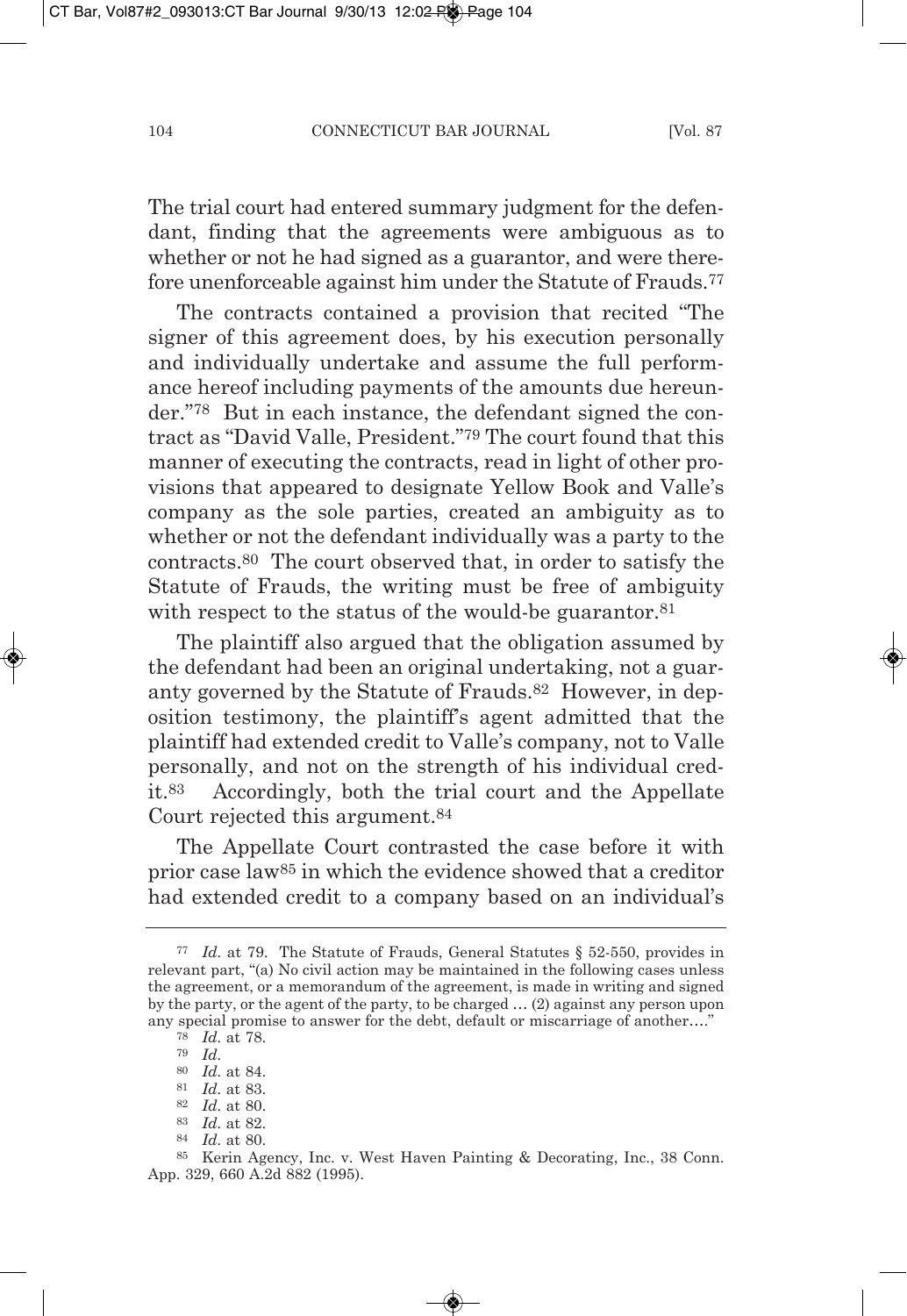personal guaranty and the creditor's review of his personal financial statement.86 In the latter instance, the individual defendant's undertaking was held to be original, not collateral, and accordingly the Statute of Frauds did not apply.87

The Appellate Court's decision in *Sunset gold Realty, LLC v. Premier Building and Development, Inc.*<sup>88</sup> illustrates how an e-mail message may help fulfill a statutory "written agreement" requirement and thereby create an enforceable contract. The plaintiff, a real estate agency, entered into a listing agreement with the defendant Premier Building and Development, Inc. (Premier), which held an option to acquire a piece of commercial property.89 The listing agreement gave the plaintiff an exclusive right to sell, lease or exchange the property for one year.90 Through the plaintiff's efforts, the property was leased for the development of a CVS store on the property.91 Premier acquired title to the property, but promptly conveyed title to an affiliated entity, Cobblestone Associates, LLC (Cobblestone).92 When the defendants refused to pay the plaintiff's commission, the plaintiff brought suit.93 Following a courtside trial, the trial court entered judgment for the plaintiff against both defendants.94

Cobblestone contended that because it was not a party to the listing agreement, the trial court erred in finding it liable thereunder.95 more particularly, Cobblestone sought cover under General Statutes Section 20-325a, which requires a suit for an unpaid real estate commission to be founded on a writing that contains certain prescribed content, including the signature of "the person for whom the acts were done or services rendered" or such person's agent.<sup>96</sup> Recovery may

<sup>87</sup> *Id.*

<sup>86</sup> *Yellow Book*, 133 Conn. App. at 81.

<sup>88</sup> 133 Conn. App. 445, 36 A.3d 243, *cert. denied,* 304 Conn.912, 40 A.3d 319 (2012). <sup>89</sup> *Id.* at 448.

<sup>90</sup> *Id.*

<sup>91</sup> *Id.* at 449.

<sup>92</sup> *Id.*

<sup>93</sup> *Id.*

<sup>94</sup> *Id.*

<sup>95</sup> *Id.* at 451.

<sup>96</sup> *Id.* at 453-54.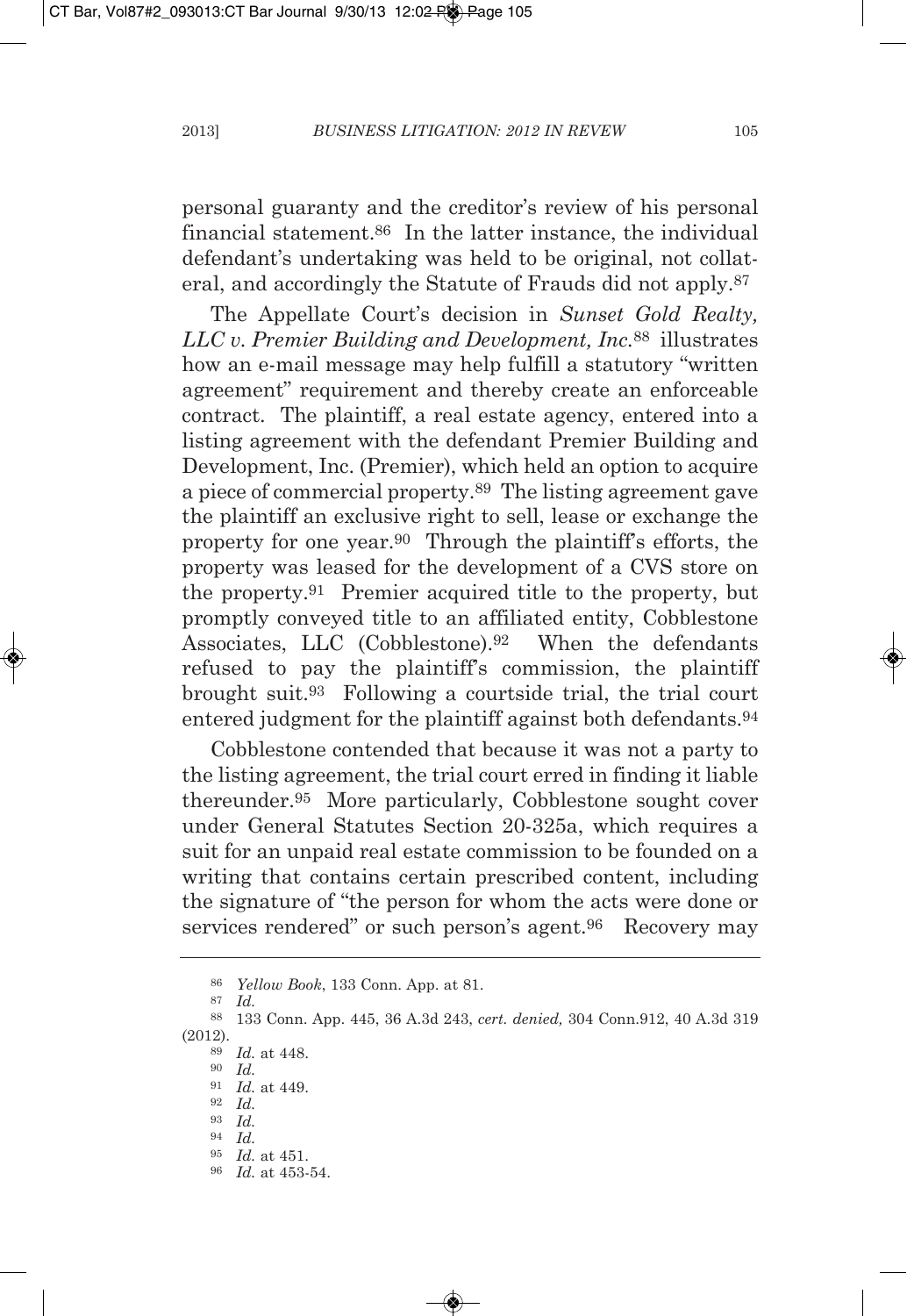nevertheless be permitted under an agreement that substantially complies with the statutory requirements, when it would be inequitable to deny recovery.97

The Appellate Court agreed with the trial court that liability should attach to Cobblestone. The listing agreement provided that it was binding on Premier and its assigns.98 The court imposed assignee liability upon Cobblestone based in part on Premier's transfer of the property to Cobblestone, which shared a common owner with Premier.99

The court also attached considerable significance to an email from another of Cobblestone's members to the plaintiff's broker, four months after the property transfer, assuring him: "If a sale [of the subject property] took place you would have been paid … period. If and when a deal occurs with CVS, you will get paid what you are entitled to … period."100 The court found that this e-mail substantially complied with General Statutes Section 20-325a, in that, it "identified Cobblestone's obligation to compensate Sunset Realty for its services, contained the names of both the real estate broker and the person for whom services were rendered and was signed by the person for whom the services were rendered."101 Given substantial compliance with the statute, and adopting the trial court's finding that it would be inequitable to deny recovery to the plaintiff, the Appellate Court affirmed the judgment for the plaintiff.102

In *City of Hartford v. McKeever*,103 a divided panel of the Appellate Court ruled that the assignee of a promissory note is subject to defenses, but not affirmative claims, arising from conduct of the assignor prior to the assignment. In 1983, the defendant had borrowed money from the Community Development Corporation (corporation), secured by a mortgage and collateral assignment of leases and rentals on a

<sup>97</sup> *Id.* at 454.

<sup>98</sup> *Id.* at 454-55.

<sup>99</sup> *Id.* at 455.

<sup>100</sup> *Id.* (internal punctuation in original).

<sup>101</sup> *Id.* at 455-56.

<sup>102</sup> *Id.* at 456-57.

<sup>103</sup> 139 Conn. App. 277, 55 A.3d 787 (2012), *cert. granted,* 307 Conn. 956, 59 A.3d 1191 (2013).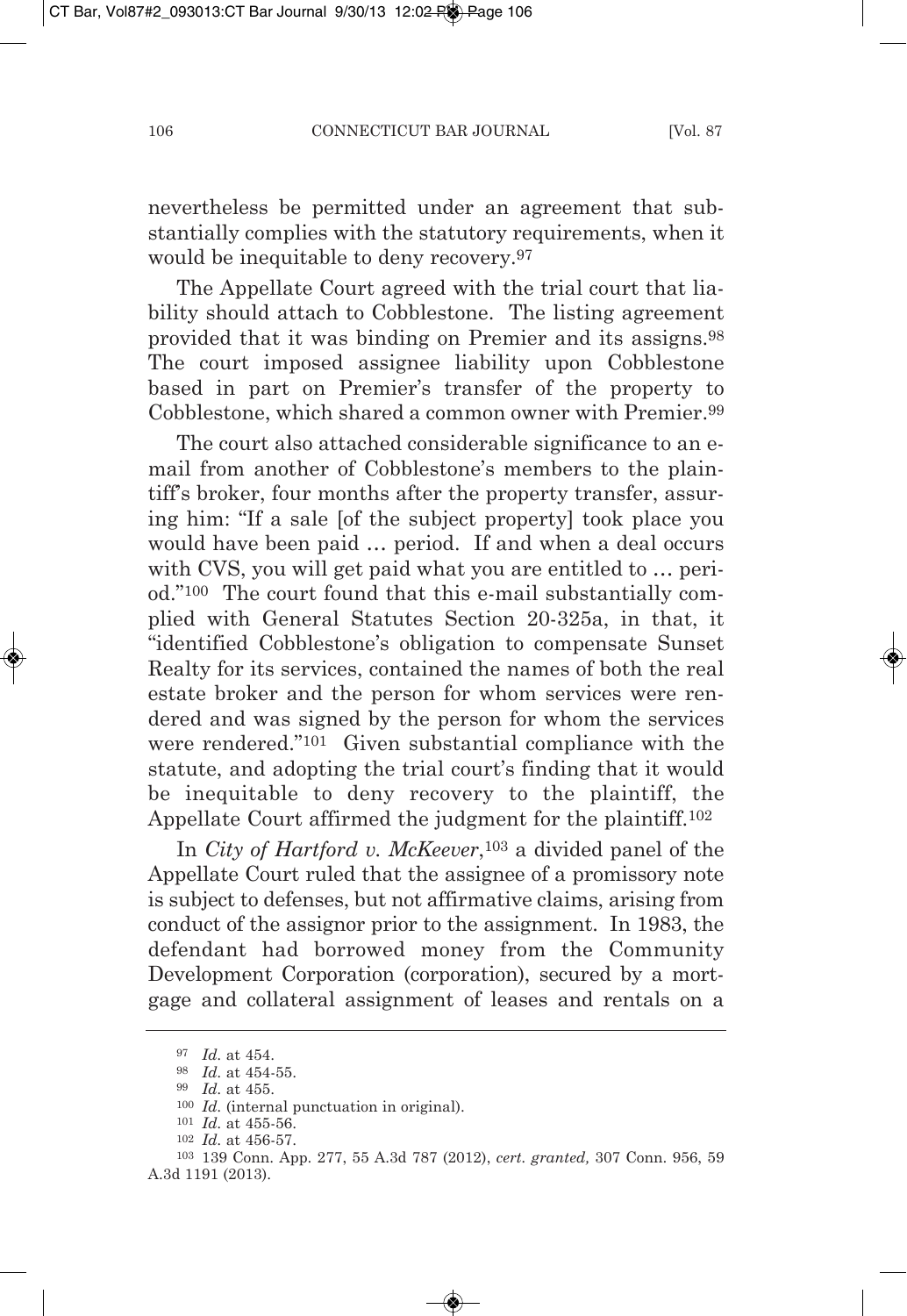multi-tenant rental property that he owned.104 At some point, the corporation declared the loan to be in default, but rather than accelerate the loan, exercised its right to collect rental payments from the defendant's tenants.105

In 2001, the loan was assigned to the plaintiff.106 By that time, the defendant had fully paid the loan, and indeed had overpaid, due to the corporation's collection of rent payments.107 But the plaintiff, believing otherwise, commenced foreclosure proceedings in 2003.108 The defendant filed a counterclaim, seeking, *inter alia,* restitution for his overpayments.109 The plaintiff eventually acknowledged that the defendant had overpaid, and withdrew its foreclosure complaint.110

Following trial on the defendant's counterclaim, the trial court held the plaintiff liable for \$195,909, which represented the totality of the defendant's overpayments, including those rendered both before and after the loan was assigned to the plaintiff.111

The Appellate Court reversed, holding that as assignee of the loan contract, the plaintiff took the loan subject to all defenses that might have been asserted against the assignor, but not affirmative claims arising from the assignor's conduct, absent an express agreement to do so.112 Because the assignment agreement at issue contained no such provision, the plaintiff's liability to the defendant should have been limited to overpayments rendered after the note had been assigned.113

Judge Gruendel dissented, disagreeing with the brightline rule laid down by the majority.114 He cited a number of authorities holding that the assignee of a note takes it sub-

<sup>104</sup> *Id.* at 280.

<sup>105</sup> *Id.* at 291 (Gruendel, J., dissenting).

<sup>106</sup> *Id.* at 281.

<sup>107</sup> *Id.* at 291 (Gruendel, J., dissenting).

108 *Id.* at 281.

109 *Id.*

110 *Id.*

111 *Id.* at 282.

112 *Id.* at 286.

113 *Id.* at 287.

114 *Id.* at 288.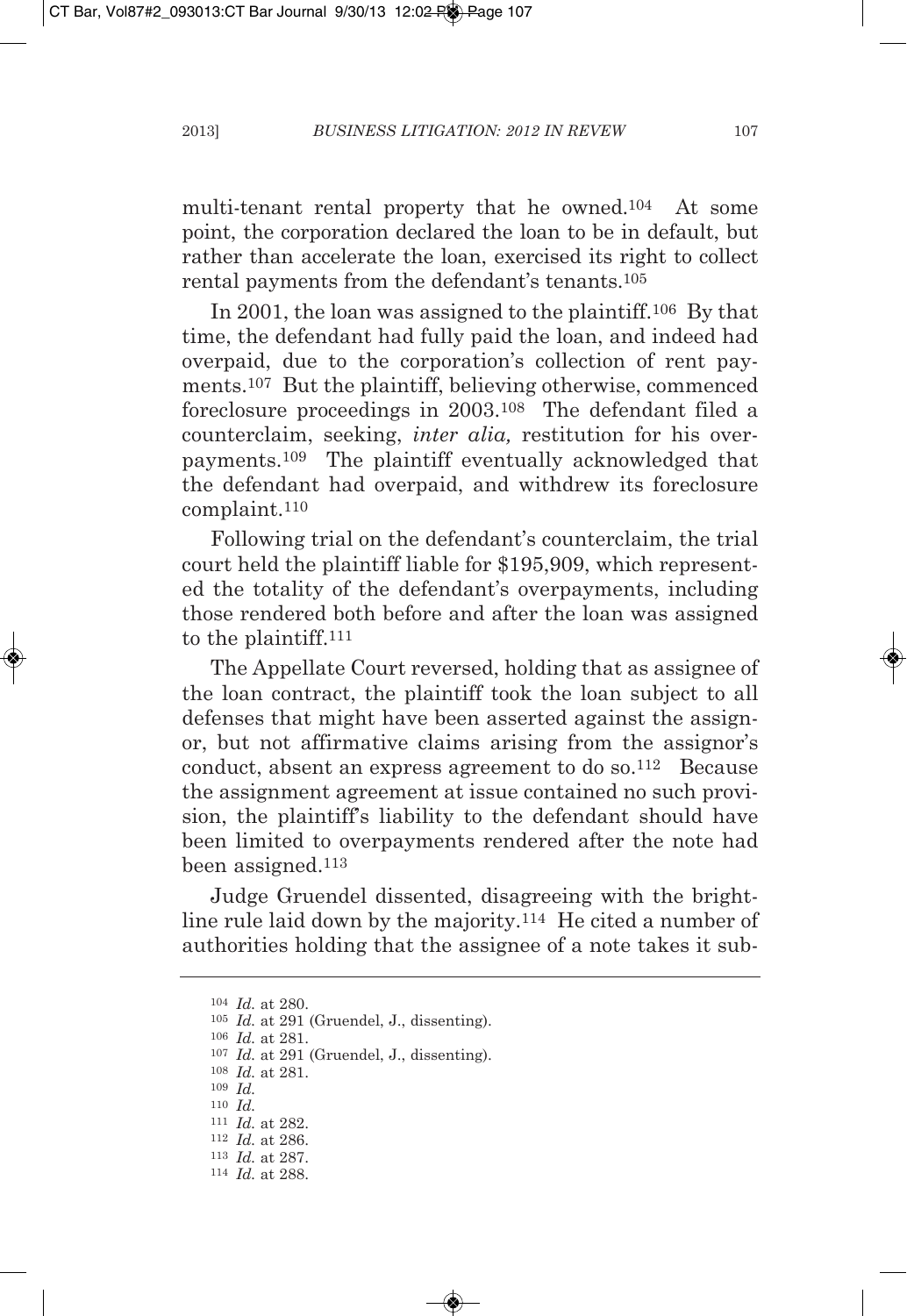ject to all of the "equities" then existing.115 Therefore, in his view, an obligor should be able to assert equitable (as opposed to legal) claims against an assignee arising from the conduct of the assignor.<sup>116</sup> This would include an equitable claim for restitution arising from overpayment of the obligation.117

#### III. REmEdIES

In *Commissioner* of *Environmental Protection v. State Five Industrial Park, Inc.*,118 the state Supreme Court took its first look at the equitable remedy of reverse veil piercing, a doctrine first approved by the Appellate Court ten years earlier,119 and found that the trial court had committed error in applying it.

The plaintiffs had pursued an earlier environmental enforcement action against Joseph Farricielli and certain corporations that he owned and/or controlled, and in 2001 obtained a \$3.8 million judgment against them.120 When that judgment remained unsatisfied, the plaintiffs brought a second action, against State Five Industrial Park, Inc., and Farricielli's wife, Jean.121 State Five was owned by another entity, Recycling Enterprises, which in turn was owned 80% by Jean and 20% by the Farriciellis' sons.122 The sons had no involvement in the operation of either State Five or Recycling Enterprises.<sup>123</sup> Despite his lack of formal affiliation with State Five, Joseph Farricielli was heavily involved in its operations.124 Although thinly capitalized, State Five spent thousands of dollars on personal expenses for Jean and Joseph.125

120 *State Five,* 304 Conn. at 130-31.

<sup>115</sup> *Id.* at 300.

<sup>116</sup> *Id.*

<sup>117</sup> *Id.* at 301.

<sup>118</sup> 304 Conn. 128, 37 A.3d 724 (2012).

<sup>119</sup> The Appellate Court approved the use of the doctrine in *Litchfield asset Management Corp. v. Howell,* 70 Conn. App. 133, 799 A.2d 298, *cert. denied,* 261 Conn. 911, 806 A.2d 49 (2002).

<sup>121</sup> *Id.* at 133.

<sup>122</sup> *Id.* at 134.

<sup>123</sup> *Id.* at 134-35.

<sup>124</sup> *Id.* at 135.

<sup>125</sup> *Id.* at 136.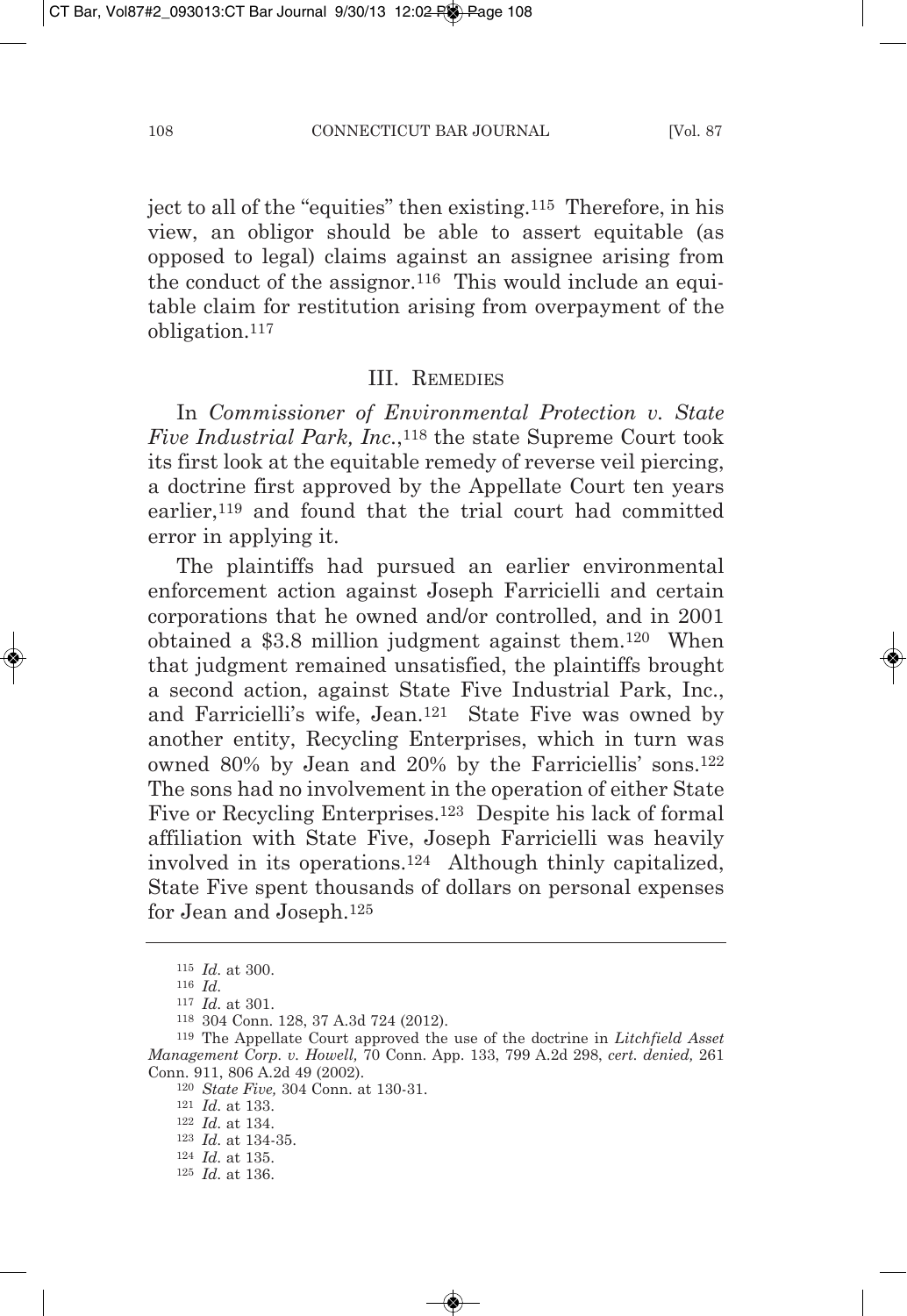The trial court found State Five liable for Joseph Farricielli's judgment debt, under the theory of reverse veil piercing.126 The court then applied traditional veil piercing–upon these facts, "successive" or "triangular" veil piercing–to find Jean Farricielli liable as well.127

The Supreme Court reversed. In its analysis, the court took pains to distinguish reverse veil piercing from traditional veil piercing. Under traditional veil piercing, a creditor of a business entity asks the court to disregard the corporate veil, allowing pursuit of a corporate insider and his personal assets.128 This is permitted "only under exceptional circumstances, for example, where the corporation is a mere shell, serving no legitimate purpose, and used primarily as an intermediary to perpetuate fraud or promote injustice."129 In contrast, reverse veil piercing allows the opposite approach: pursuing the assets of a corporation or other business entity to satisfy a claim or judgment against an insider of the company.130

While superficially, traditional veil piercing and reverse piercing may look like "two sides of the same coin,"131 they in fact raise different policy concerns and thus command different analytical frameworks.132 The court identified three such distinctions. First, when the creditors of an individual are allowed to attach the assets of a company, that may prejudice the rightful creditors of the company, who extended credit in reliance on the company's separate existence and assets.133 Second, the process may prejudice other nonculpable shareholders.134 And third, there are various legal remedies that can reach an individual's interest in a company, which should be exhausted before resort to the equi-

<sup>126</sup> *Id.* at 130.

<sup>127</sup> *Id.* at 131, fn. 4.

<sup>128</sup> *Id.* at 139.

<sup>129</sup> *Id.*, quoting *angelo tomasso, Inc., v. armor Construction & Paving, Inc.,* 187 Conn. 544, 557, 447 A.2d 406 (1982).

<sup>130</sup> *State Five,* 304 Conn. at 139.

<sup>131</sup> *Id.* at 154 (Zarella, concurring).

<sup>132</sup> *Id.* at 140.

<sup>133</sup> *Id.*

<sup>134</sup> *Id.*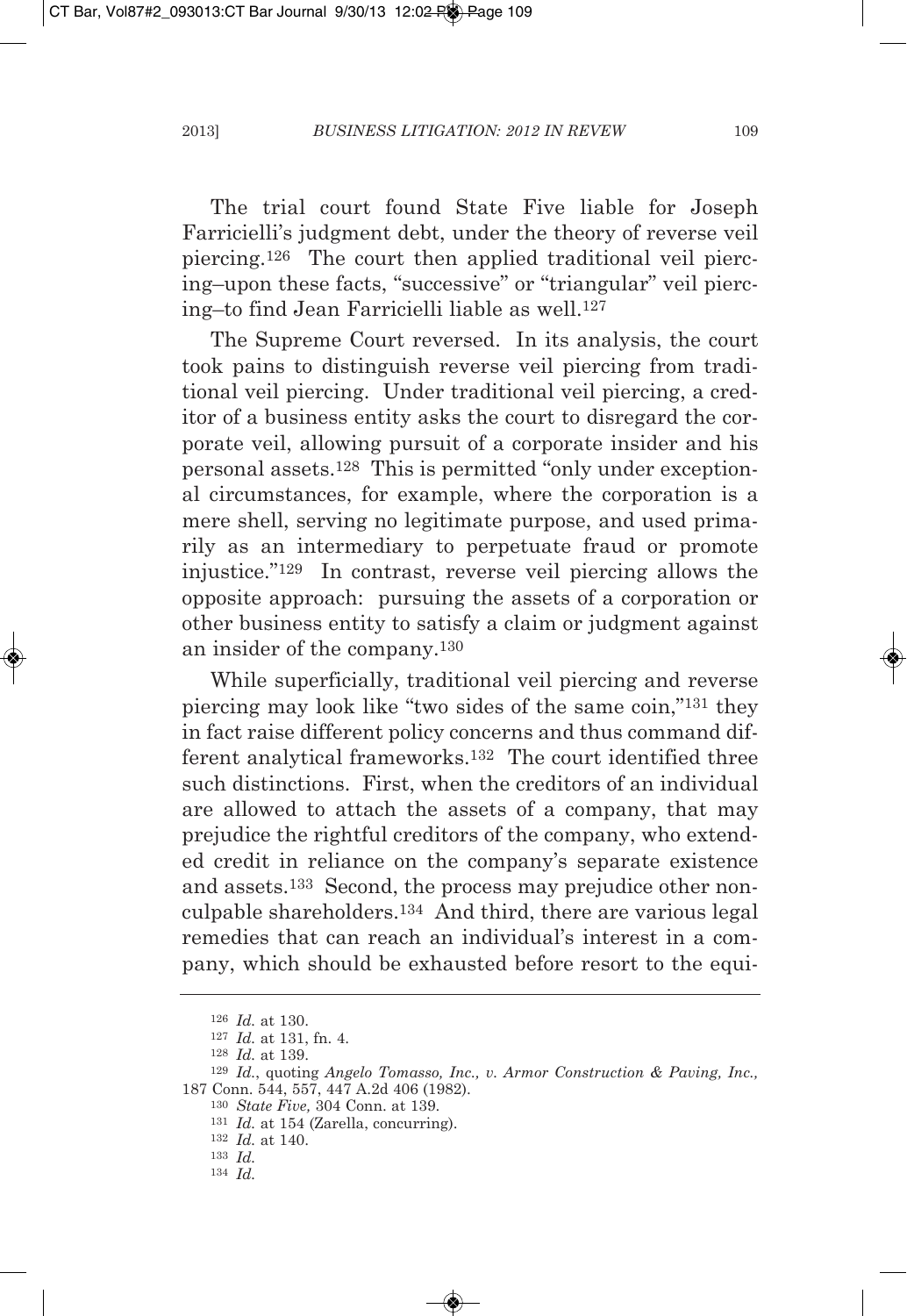table remedy of reverse veil piercing.135 These include attaching the individual's shares in the company; garnishing his or her pay from the company; pursuing an action for fraudulent transfer of assets to the company; or suing the company itself for the individual's wrongdoing, under such theories of agency or respondeat superior.136

The Supreme Court found that the facts of the case did not justify the imposition of reverse veil piercing. The Farriciellis' sons, as passive minority owners of State Five, would be unfairly victimized by imputing Joseph's liability to State Five.137 The company had a line of credit from a bank that similarly would be unfairly prejudiced by a judgment against State Five.138 While Joseph transferred assets from himself and his corporations to State Five during the years following the 2001 judgment, the value of those assets added up to less than ten percent of the judgment against him, making it inequitable to subject State Five's assets to the entirety of the judgment.139 Joseph had also transferred two parcels of land to State Five during the pendency of the first case, and before judgment, but the plaintiffs' recourse for those transactions would have been to bring suit under the Uniform Fraudulent Transfer Act,<sup>140</sup> which they failed to do.141

The Supreme Court found it "understandable" that the trial court was "troubled by the fact that State Five, owned by Joseph's family members, had assets that benefited Joseph while the obligations imposed by the 2001 judgment remained outstanding."142 But the corporate form may not be disregarded "simply because it stands as a bar to a litigant's recovery of property … [T]he segregation of assets within State Five and the control of Joseph and Jean over

142 *Id.* at 150.

<sup>135</sup> *Id.* at 141.

<sup>136</sup> *Id.* at 141, 142.

<sup>137</sup> *Id.* at 142-44.

<sup>138</sup> *Id.* at 144-45.

<sup>139</sup> *Id.* at 148, fn. 18.

<sup>140</sup> CONN. GEN. STAT. § 52-552a *et seq.*

<sup>141</sup> *Id.* at 148, fn. 19.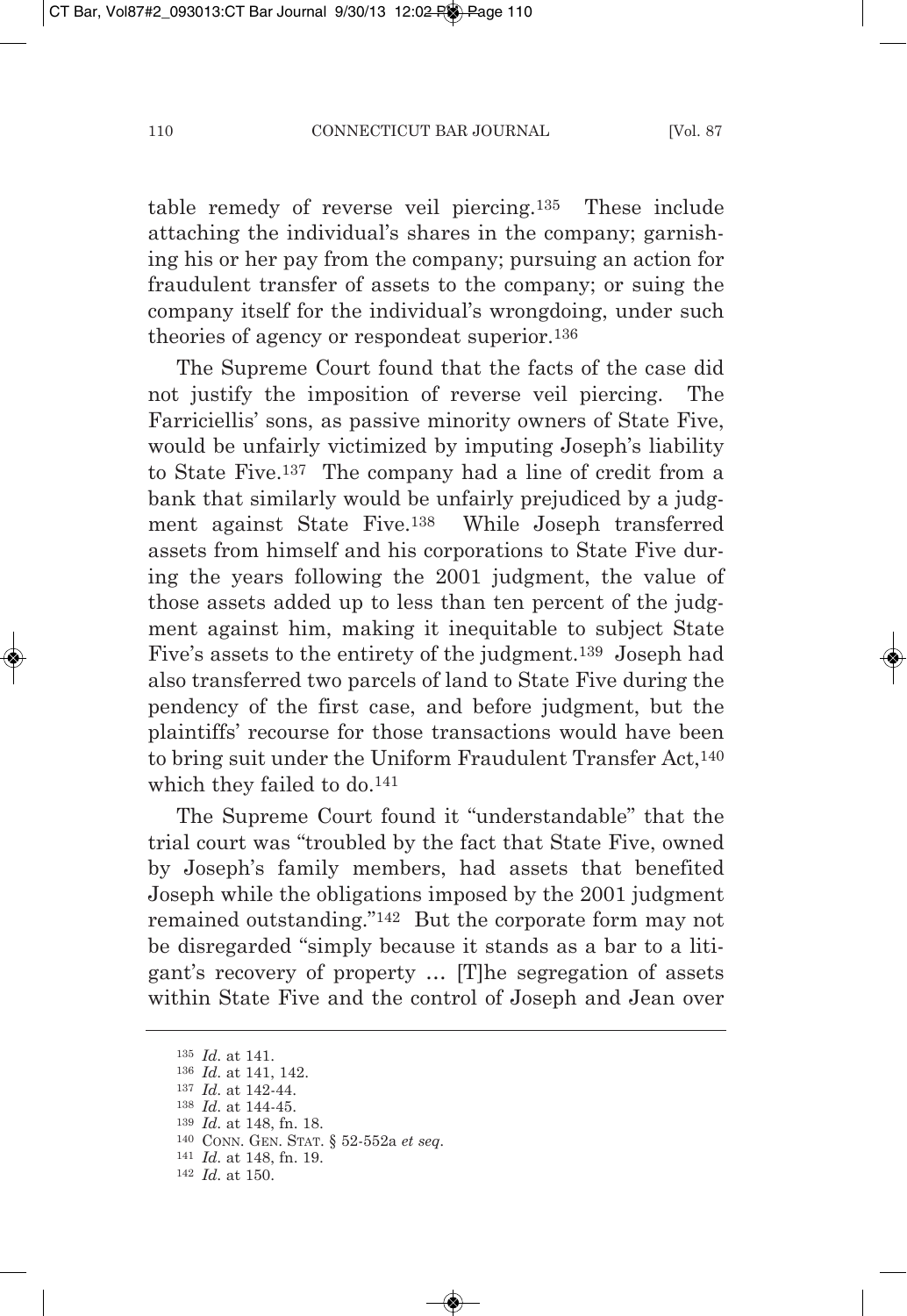the family owned corporation, standing alone, cannot constitute the basis for veil piercing."143

Justice Zarella, writing separately, concurred in the result but argued for the abolition of the doctrine of reverse veil piercing in its entirety, absent an act of the legislature permitting it.144

In *Canty v. otto*,145 the state Supreme Court ruled that a distribution of property pursuant to a divorce judgment may constitute a transfer of assets for purposes of the Uniform Fraudulent Transfer Act (act).146

The sordid backdrop for the case was Kenneth Otto's murder147 of Shamia Smith, an exotic dancer with whom he had been intimately involved.148 As the criminal investigation intensified in April of 2007, Otto and his wife hastened the transfer of certain assets from him to her, and her commencement of a divorce action against him.149 Within weeks, Smith's estate commenced a wrongful death action against Otto, and he was arrested for the murder of Smith.150

In the wrongful death action, Smith's estate sought a prejudgment remedy against Otto's assets.151 In granting that application after an evidentiary hearing, the trial court observed that based on the evidence, Otto's wife still loved him, did not truly intend to divorce him, and had joined him in orchestrating the divorce to ensure that she, rather than Smith's estate, would wind up with most of Otto's assets.152

The divorce action went to trial in June of 2008.153 The court rendered a judgment of dissolution, and awarded the

<sup>143</sup> *Id.* at 150-51.

<sup>144</sup> *Id.* at 160-61.

<sup>145</sup> 304 Conn. 546, 41 A.3d 280 (2012).

<sup>146</sup> The act is codified at CONN. GEN. STAT. § 52-552a *et seq.*

<sup>147</sup> Otto was convicted of the killing on February 9, 2009, and sentenced to 60 years of incarceration. His conviction was affirmed by the Connecticut Supreme Court. State v. Otto, 305 Conn. 51, 43 A.3d 629 (2012).

<sup>148</sup> *Canty*, 304 Conn. at 549-50.

<sup>149</sup> *Id.* at 550.

<sup>150</sup> *Id.*

<sup>151</sup> *Id.*

<sup>152</sup> *Id.* at 551-52.

<sup>153</sup> *Id.* at 551.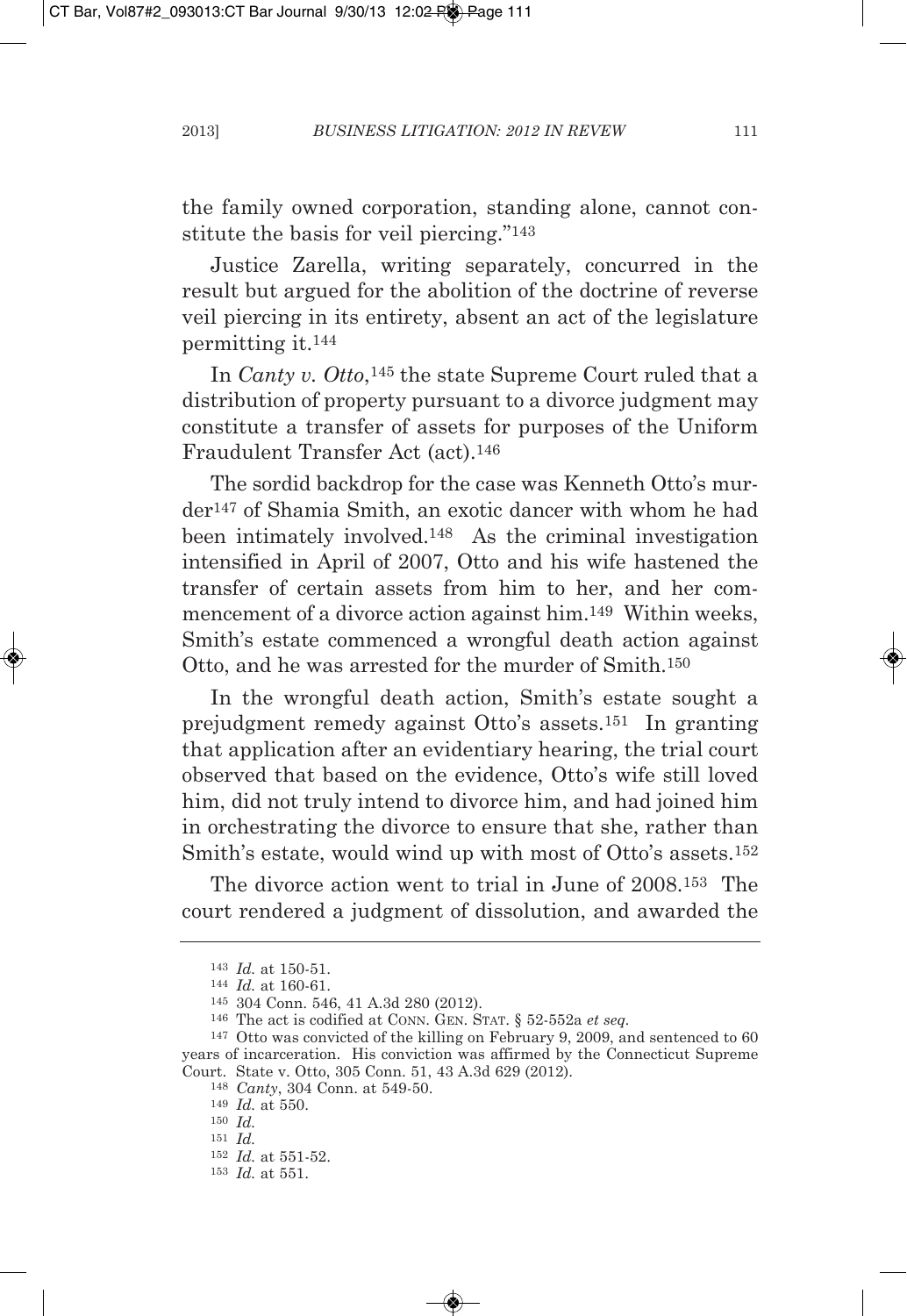vast majority of Otto's assets to his wife.154 Smith's estate subsequently brought suit against the wife, claiming that the property award constituted a fraudulent transfer, in violation of the act.155 The estate obtained a prejudgment remedy against the wife in connection with that action, from which the wife appealed.156

The wife contended that the estate's lawsuit under the act constituted an improper collateral attack on the divorce judgment.157 She further argued that distributions of marital property as part of a dissolution judgment are not "transfers"158 of assets within the coverage of the act, but rather are "equitable determinations as to which portion of the marital estate each party is entitled."159

The Supreme Court rejected these arguments. As for the wife's contention that the estate was mounting an improper collateral attack on the divorce decree, the court noted that the estate was not seeking to set aside that decree; rather, she was seeking to attach assets transferred pursuant to that decree.160 Furthermore, because the estate had been a stranger to the divorce action, and thus had not had the opportunity therein to litigate its claims, it would be proper for the estate to collaterally attack the decree if it so desired.161 Thus the estate's suit under the act did not constitute an improper collateral attack on the judgment of the divorce court.162

As for whether or not the divorce decree had implemented a "transfer" for purposes of the act, the court noted that the term "transfer" is defined very broadly under the statute, and that many other jurisdictions have construed

<sup>157</sup> *Id.*

<sup>154</sup> *Id.*

<sup>155</sup> *Id.* at 552.

<sup>156</sup> *Id.*

<sup>158</sup> The act broadly defines "transfer" as "every mode, direct or indirect, absolute or conditional, voluntary or involuntary, of disposing of or parting with an asset or an interest in an asset, and includes payment of money, release, lease and creation of a lien or other encumbrance." CONN. GEN. STAT. § 52-552(b)(12).

<sup>159</sup> *Canty*, 304 Conn. at 561.

<sup>160</sup> *Id.* at 570.

<sup>161</sup> *Id.* at 569-70.

<sup>162</sup> *Id.* at 570.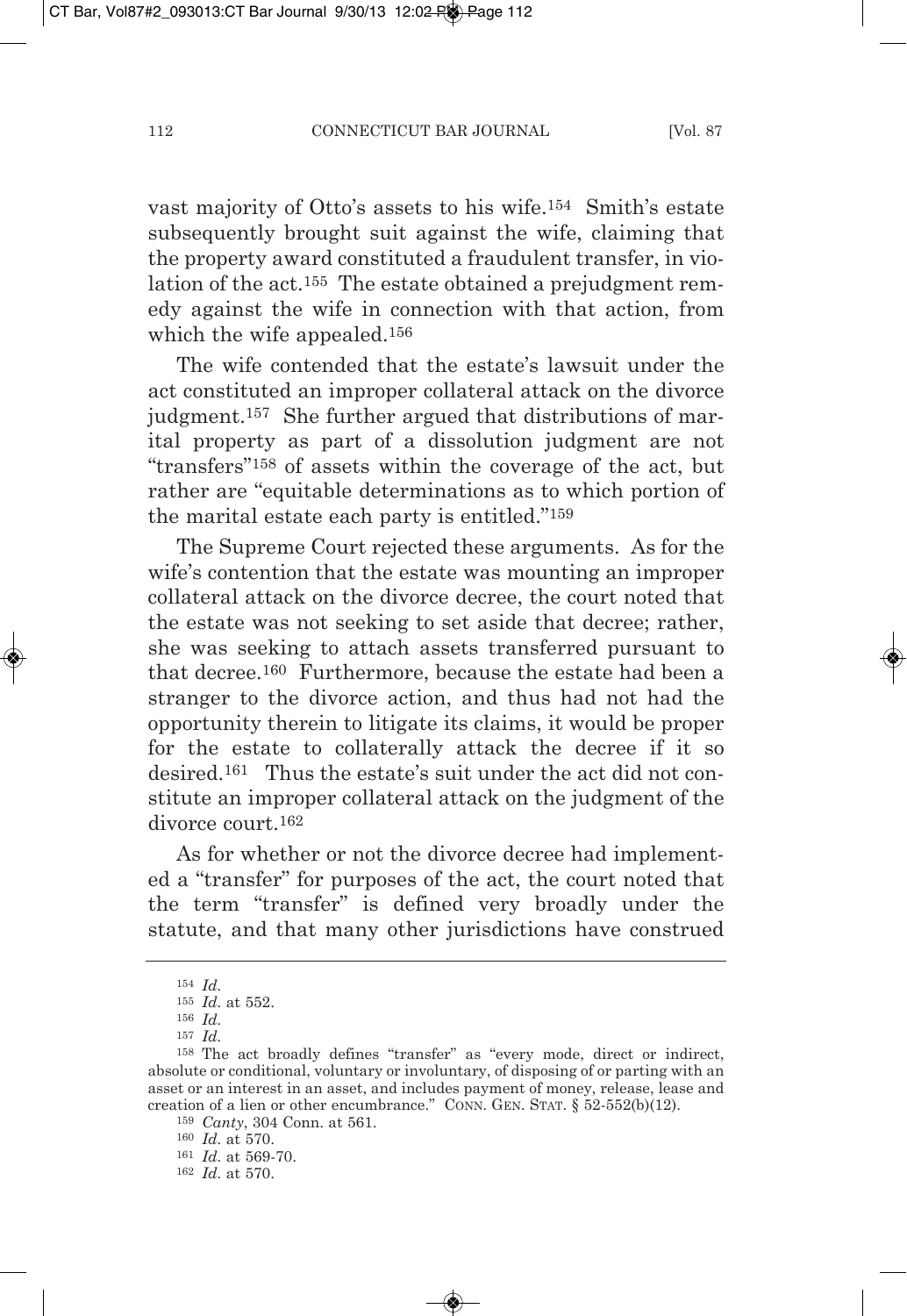the term as applying to dissolution judgments.163 Furthermore, bankruptcy courts have consistently construed "transfer," for purposes of fraudulent transfer actions under the Bankruptcy Code, as applying to divorce decrees.164 The Supreme Court found these authorities persuasive, and agreed with the trial court that the estate had showed probable cause for a claim under the act.165

In *Kosiorek v. Smigelski,*166 the Appellate Court noted a key distinction between claims for fraudulent conveyance under the common law and claims for fraudulent transfer under the Uniform Fraudulent Transfer Act (act).167 Claims based on actual (as opposed to constructive) fraud under the common law require proof "that the conveyance was made with a fraudulent intent in which the grantee participated."168 However, the counterpart provision of the act, General Statutes Section 52-552e(a), does not require proof of the transferee's state of mind. Under the act the plaintiff must prove that the debtor made a transfer or incurred an obligation "[w]ith actual intent to hinder, delay or defraud" a creditor, but the statute is silent as to the intent of the transferee.

In *Kosiorek*, the trial court had directed a verdict for the defendants on both the fraudulent conveyance and fraudulent transfer claims.169 The Appellate Court held that, given the absence of evidence of fraudulent intent on the part of the transferees, the trial court had ruled properly with respect to the plaintiff's claim for common law fraudulent conveyance.170 However, because no such proof is required as part of the statutory claim, and because the

<sup>163</sup> *Id.* at 559.

<sup>164</sup> *Id.* at 560.

<sup>165</sup> *Id.* at 571.

<sup>166</sup> 138 Conn. App. 695, 54 A.3d 564 (2012), *cert. denied,* 308 Conn. 901, 60 A.3d 287 (2013). The author's law firm represented one of the defendants in *Kosiorek* at the trial level for a period of time, but was out of the case before the case went to judgment.

<sup>167</sup> CONN. GEN. STAT. § 52-550a *et seq.*

<sup>168</sup> 138 Conn. App. at 724, quoting Certain Underwriters at Lloyd's, London v. Cooperman, 289 Conn. 383, 394-95, 957 A.2d 836 (2008).

<sup>169</sup> 138 Conn. App. at 721.

<sup>170</sup> *Id.* at 727.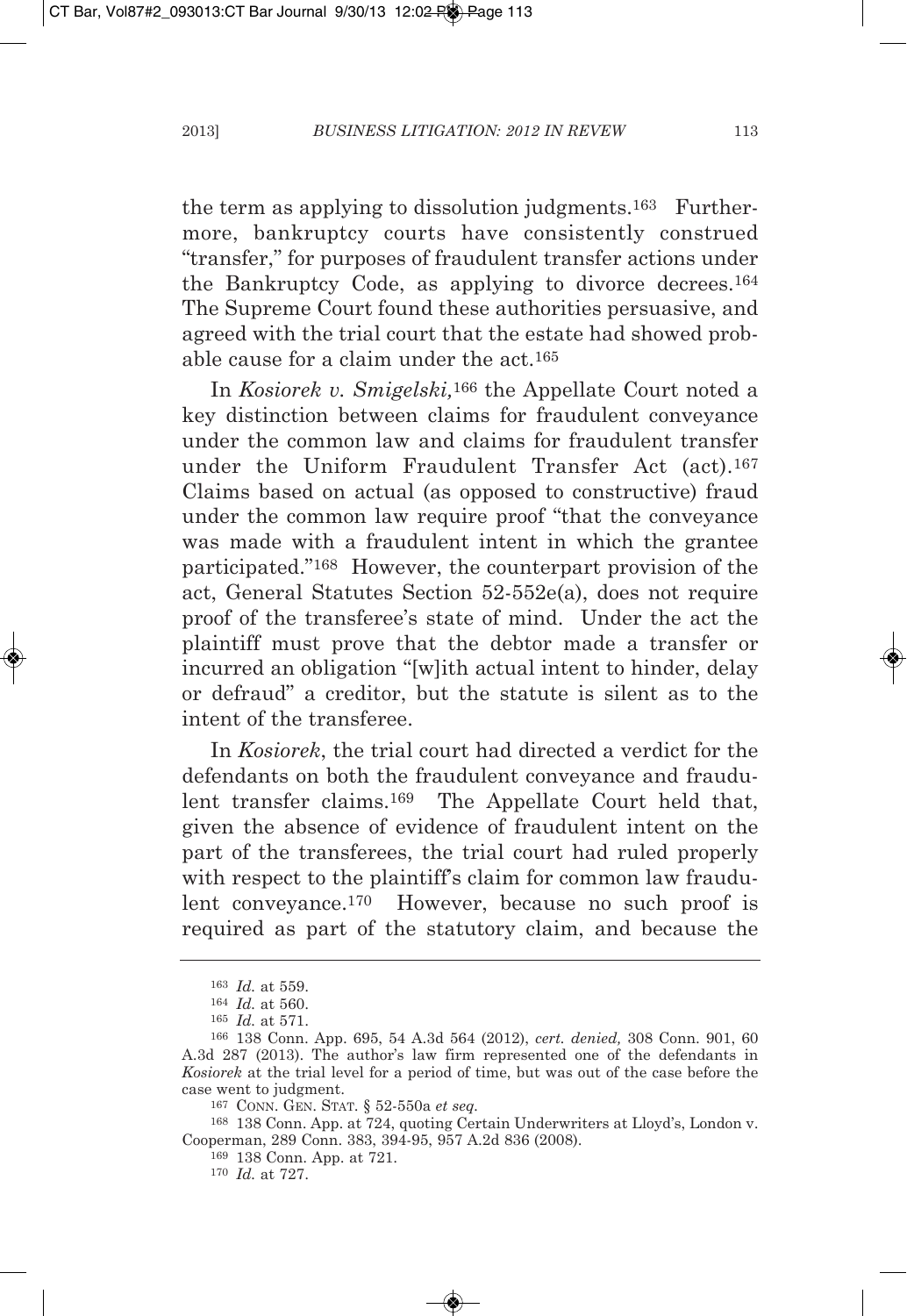trier of fact could have found fraudulent intent on the part of the transferor, the court erred in directing a verdict as to the plaintiff's claim under the act.171

The Appellate Court's decision in *Kelley v. Five S group, LLC*<sup>172</sup> is noteworthy for some language that reflects a startlingly broad view of the doctrine of unjust enrichment. The plaintiff, an experienced developer of golf courses, entered into an informal agreement with a representative of the defendant, by which the plaintiff would contribute his expertise, and the defendant would contribute the necessary land, for the construction and operation of a golf course.<sup>173</sup> Under that informal agreement, the plaintiff and defendant would equally share the operating costs and profits, and at the end of a 30-year lease, the defendant would buy out the plaintiff in exchange for a payment of \$1.5 million.174

As the conversations continued, the defendant retreated from the buyout provision, claiming that such a large lump sum at the end of the lease would pose a hardship.175 The plaintiff agreed, while indicating that he wanted to receive the \$1.5 million in some other way.176 But the parties never nailed down the issue, and ultimately signed closing documents, which the plaintiff never bothered to read, that did not provide for any such payment.177 The plaintiff learned of the omission several years later, and brought a suit asserting, among other claims, one for unjust enrichment.178

<sup>&</sup>lt;sup>171</sup> *Id.* The court's decision raises the question of why a creditor would ever bring suit for common-law fraudulent conveyance and thereby take on an additional element of proof, fraudulent intent on the part of the transferee, that is unnecessary for a suit under the Act. One such example is a case in which the plaintiff is a creditor whose claim arose after the fraudulent conveyance. Under the common law, a future creditor may have standing to sue for fraudulent conveyance; *Rocklen v. Radulesco,* 10 Conn. App. 271, 277, 278, 522 A.2d 846 (1987); while under the Act, a creditor has standing only if his or her claim arose before the transfer. General Statutes § 52-552e(a).

<sup>172</sup> 136 Conn. App. 57, 45 A.3d 647, *cert. denied,* 306 Conn. 904, 52 A.3d 731 (2012).

<sup>173</sup> *Id.* at 59. 174 *Id.* at 59-60.

<sup>175</sup> *Id.* at 60.

<sup>176</sup> *Id.*

<sup>177</sup> *Id.* at 61.

<sup>178</sup> *Id.* at 62.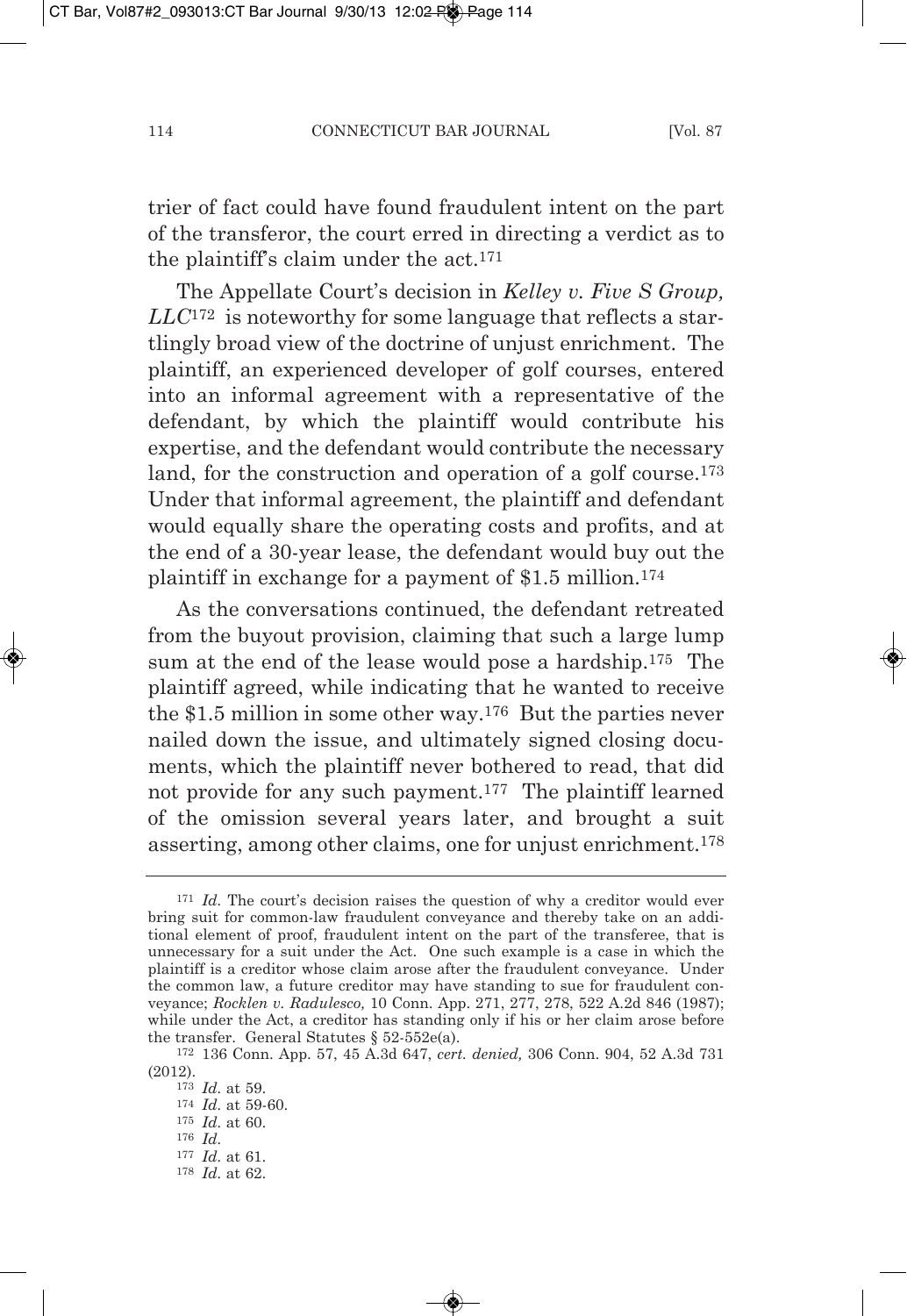Following a courtside trial, the trial court entered judgment for the defendant.<sup>179</sup> The court found that the plaintiff's design and construction services had been balanced by the defendant's contribution of the land,180 and that the defendant had not been unjustly enriched by the deal as spelled out in the documents.<sup>181</sup> On appeal, the plaintiff challenged the trial court's finding that his contribution of expertise to the enterprise had been offset by the defendant's contribution of land.182

The Appellate Court found that the plaintiff had failed to establish a factual foundation for his claim.183 The court noted that the parties' contracts "reflect an understanding that the defendant's contribution of its land for the construction and operation of the golf course adequately matched the plaintiff's contribution of his services."184 But then the court continued, "To prevail on his claim, the plaintiff had the burden of proving that this perceived equivalence was inaccurate, thereby conferring an unjust benefit on the defendant."185 Observing that the record contained no evidence of the market value of the parties' respective contributions,186 the Appellate Court rejected this argument, as well as the others put forth by the plaintiff, and affirmed the judgment below.187

The decision is remarkable in suggesting that the court should conduct an independent assessment of whether or not this "equivalency" premise was factually correct–and potentially allow recovery in unjust enrichment if it was not. The agreement in question comprised written contracts between commercial parties. Presumably they were fully competent to make their own determination of whether or not they were making equivalent contributions in exchange for equal

<sup>179</sup> *Id.* at 62-63. <sup>180</sup> *Id.* at 62. 181 *Id.* at 63. 182 *Id.* at 64. 183 *Id.* 184 *Id.* 185 *Id.* 186 *Id.* 187 *Id.* at 67.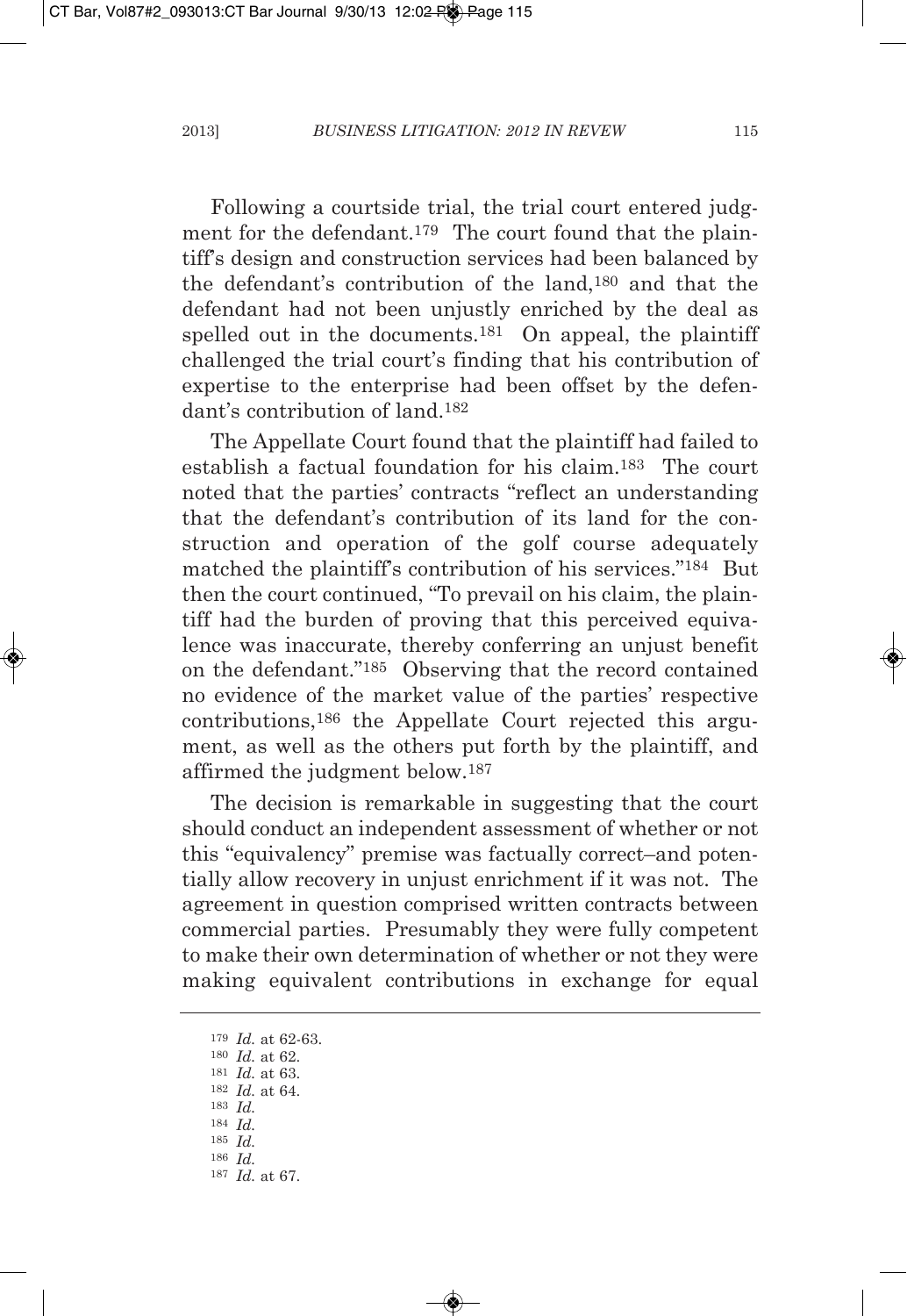profit-sharing. The decision in *Kelley* suggests that, even when that is the case, a party may be able to invoke the doctrine of unjust enrichment to wriggle out of his agreement.

In *Rana v. terdjanian*,188 the Appellate Court illustrated the breadth of the civil theft statute, General Statutes Section 52-564, which imposes treble damages against one who "steals any property of another" or "knowingly receives" and conceals stolen property." The statute applies not only to "stealing" as commonly understood in laymen's terms, but to all forms of larceny under General Statutes Section 53a-119.189

One form of larceny under the latter statute is failing to restore, to the rightful owner, property that a person acquires with knowledge that it was lost, mislaid, or mistakenly delivered.190 In *Rana*, the Appellate Court affirmed the judgment of the trial court imposing treble damages for civil theft based on this form of larceny.191

In *trenwick america Reinsurance Corporation v. w. R. Berkley Corporation*,192 the Appellate Court ruled that a commercial party that made payments under a misreading of a contract could not recover those payments under the doctrine of unjust enrichment. The plaintiff, a reinsurance company, entered into reinsurance contracts with the defendant, an insurance holding company, and certain of its affiliates.193 In 2004, they entered into a commutation and release agreement (commutation agreement) that sought to terminate the parties' obligations under those contracts.194

<sup>188</sup> 136 Conn. App. 99, 46 A.3d 175, *cert. denied,* 305 Conn. 926, 47 A.3d 886 (2012).

<sup>189</sup> *Id.* at 113-14.

<sup>190</sup> The statute provides in relevant part, at General Statutes § 53a-119(4), as follows: "A person who comes into control of property of another that he knows to have been lost, mislaid, or delivered under a mistake as to the nature or amount of the property or the identity of the recipient is guilty of larceny if, with purpose to deprive the owner thereof, he fails to take reasonable measures to restore the property to a person entitled to it."

<sup>191</sup> *Rana*, 136 Conn. App. at 115.

<sup>192</sup> 138 Conn. App. 741, 54 A.3d 209, *cert. denied,* 307 Conn. 945, 60 A.3d 738 (2012).

<sup>193</sup> *Id.* at 744.

<sup>194</sup> *Id.* at 745.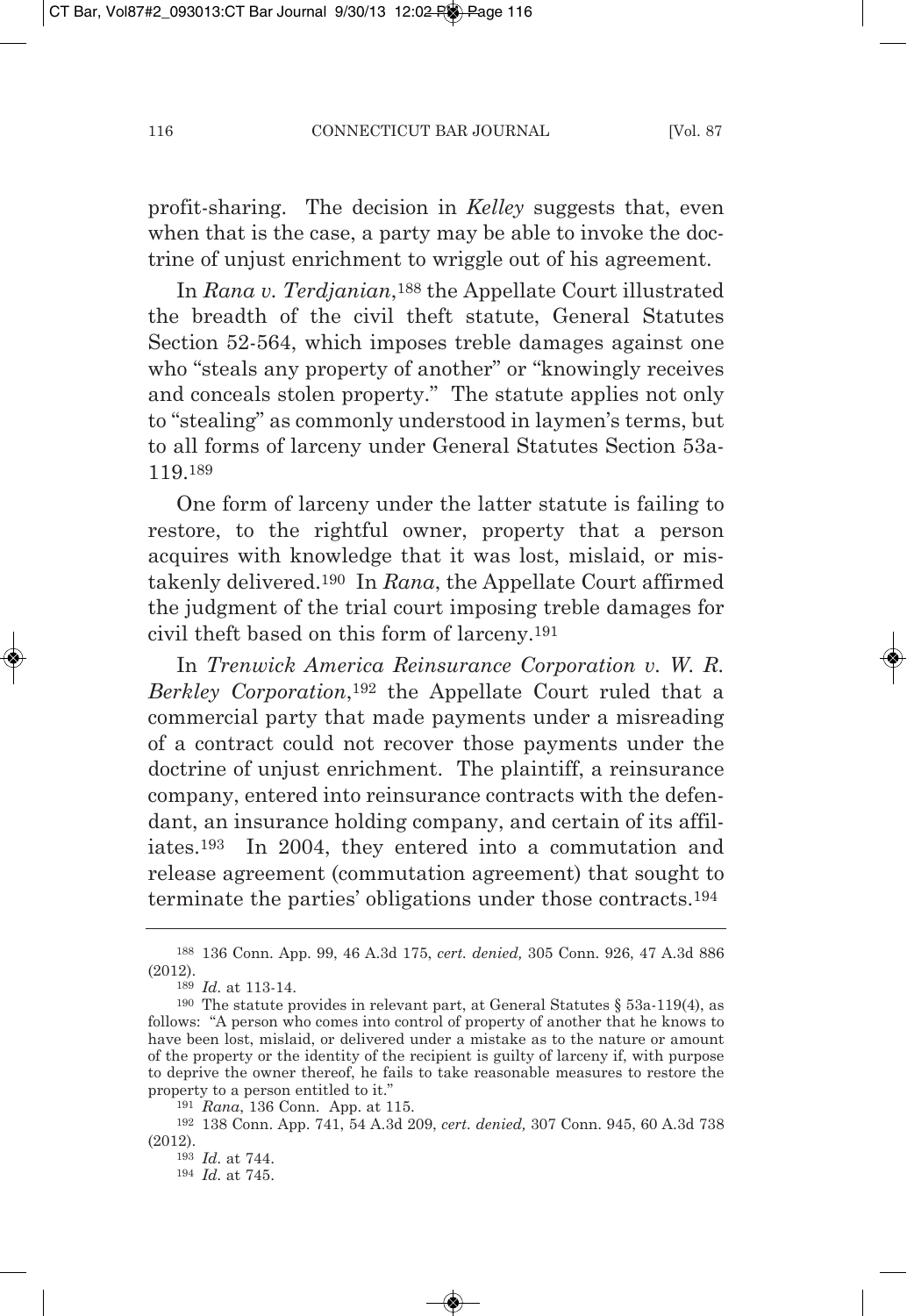The plaintiff nevertheless continued to pay more than \$450,000.00 in claims during the next several years in connection with one particular reinsurance facility, known as Special Casualty and Accident Reinsurance Facility (SCARF II), while accepting some \$56,000.00 in premium payments from the defendant.195 In 2008, a newly appointed executive of the plaintiff concluded that the commutation agreement of 2004 had terminated SCARF II, prompting the plaintiff to stop making further payments and seek reimbursement for those it had rendered after the commutation agreement.196 When the defendant refused, the plaintiff brought suit, seeking a declaratory judgment as to its future obligations under SCARF II, and restitution, under the doctrine of unjust enrichment, for the payments it had mistakenly made.197

The trial court agreed that the commutation agreement had terminated SCARF II, and rendered a declaratory judgment as sought by the plaintiff.198 But the court denied the plaintiff's claim for restitution, holding that that claim was barred pursuant to the voluntary payment doctrine.199

The Appellate Court agreed, quoting a 1925 decision of the Connecticut Supreme Court200 for the proposition that "when the parties to a written contract stand on an equal footing as to means of knowledge of their contract obligations, money paid by one to the other, in part performance of the contract, in response to a claim made in good faith and based upon a permissible but erroneous construction of the contract, cannot be recovered back as money paid under a mistake of law."201 A key element of this doctrine is that the payee accept the erroneous payments in the honest belief that he is entitled to them.202

<sup>195</sup> *Id.* at 746.

<sup>196</sup> *Id.* at 747.

<sup>197</sup> *Id.* at 747.

<sup>198</sup> *Id.* at 747-48.

<sup>199</sup> *Id.* at 748.

<sup>&</sup>lt;sup>200</sup> Rockwell v. New Departure Manufacturing Company, 102 Conn. 255, 128 A.302 (1925).

<sup>201</sup> 138 Conn. App. at 757, quoting *Rockwell*, 102 Conn. at 307-308.

<sup>202</sup> 138 Conn. App. at 757.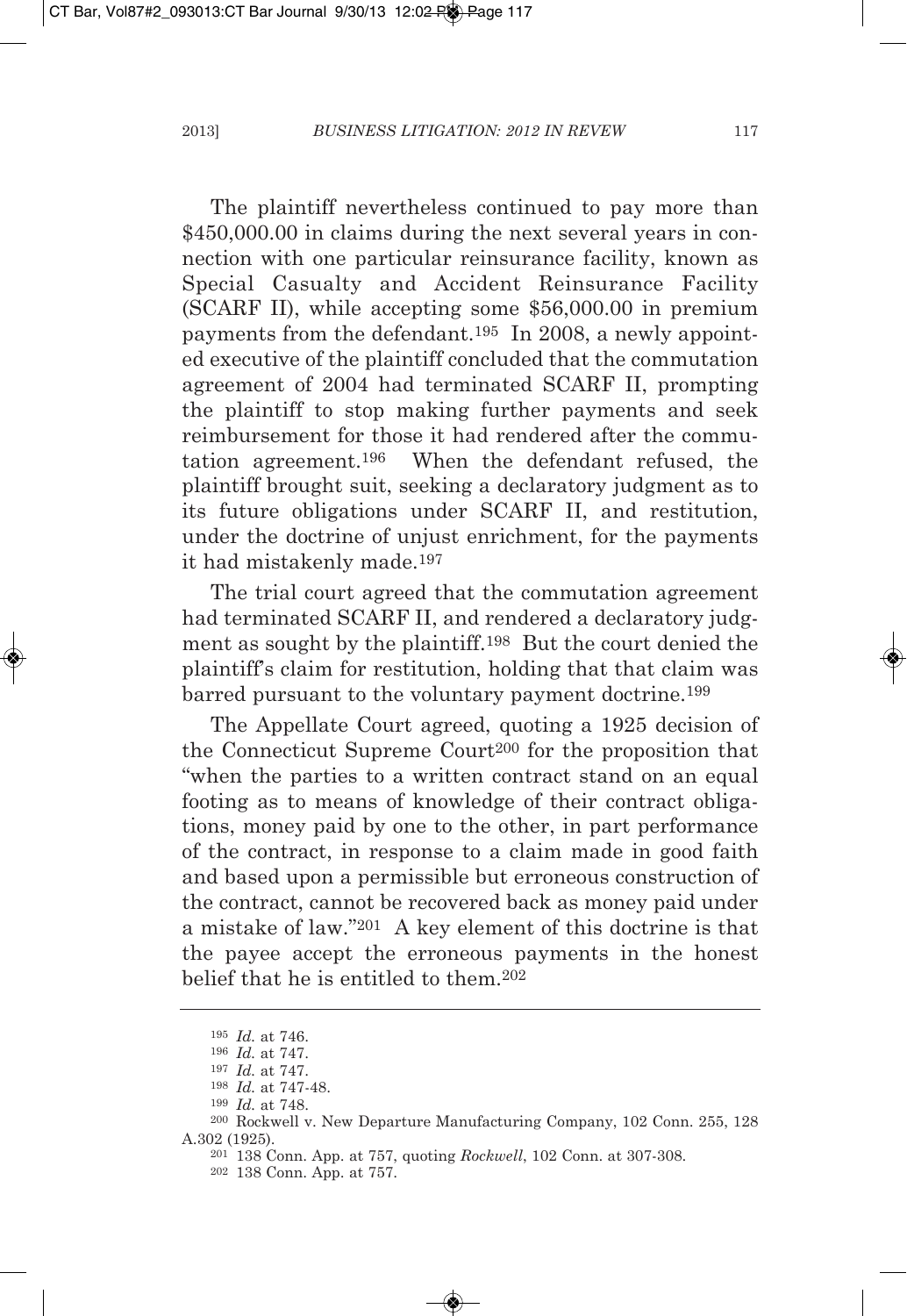#### IV. FORECLOSURE

In *Deutsche Bank National Trust Company v. DelMastro*,203 the Appellate Court examined the doctrine of equitable subordination of mortgages. Francis DelMastro (Francis) obtained a \$650,000 loan from New Century mortgage Corporation (New Century), which took a firstposition mortgage on property that Francis owned.204 Four months later, he granted a second mortgage to his mother, Mary Lou DelMastro (Mary Lou), in the amount of \$325,000, after she agreed to mortgage her own home as guarantor for certain business loans that Francis obtained from third parties.205 Her mortgage was recorded on June 19, 2007.206

meanwhile, Francis was pursuing a refinance of the first mortgage through Saxon mortgage, Inc. (Saxon), predecessor in interest to the plaintiff.207 Saxon arranged for a title search to be performed on may 30, 2007, which predated the recordation of mary Lou's second mortgage, and therefore did not uncover it.208 Saxon never arranged for an updated title search in connection with the refinance.209 The Saxon mortgage, in the amount of \$749,999, was therefore recorded seven weeks after mary Lou's, and the paid-off first mortgage to New Century was released.210

In the context of a foreclosure action, the plaintiff sought an order of the court subordinating mary Lou's mortgage to that of the plaintiff, under the doctrine of equitable subordination.211 Under that doctrine, "Where fairness and justice require, one who advances money to discharge a prior lien on real or personal property and takes a new mortgage as security is entitled to be subrogated to the rights under the prior lien against the holder of an intervening lien of which he was ignorant."212

<sup>203</sup> 133 Conn. App. 669, 38 A.3d 166, *cert. denied,* 304 Conn. 917, 40 A.3d 783 (2012).

<sup>204</sup> *Id.* at 671. <sup>205</sup> *Id.* at 671-72.

<sup>206</sup> *Id.* at 672.

<sup>207</sup> *Id.*

<sup>208</sup> *Id.* at 674.

<sup>209</sup> *Id.*

<sup>210</sup> *Id.* at 672.

<sup>211</sup> *Id.* at 671.

<sup>212</sup> *Id.* at 675 (citations omitted) (internal quotations omitted).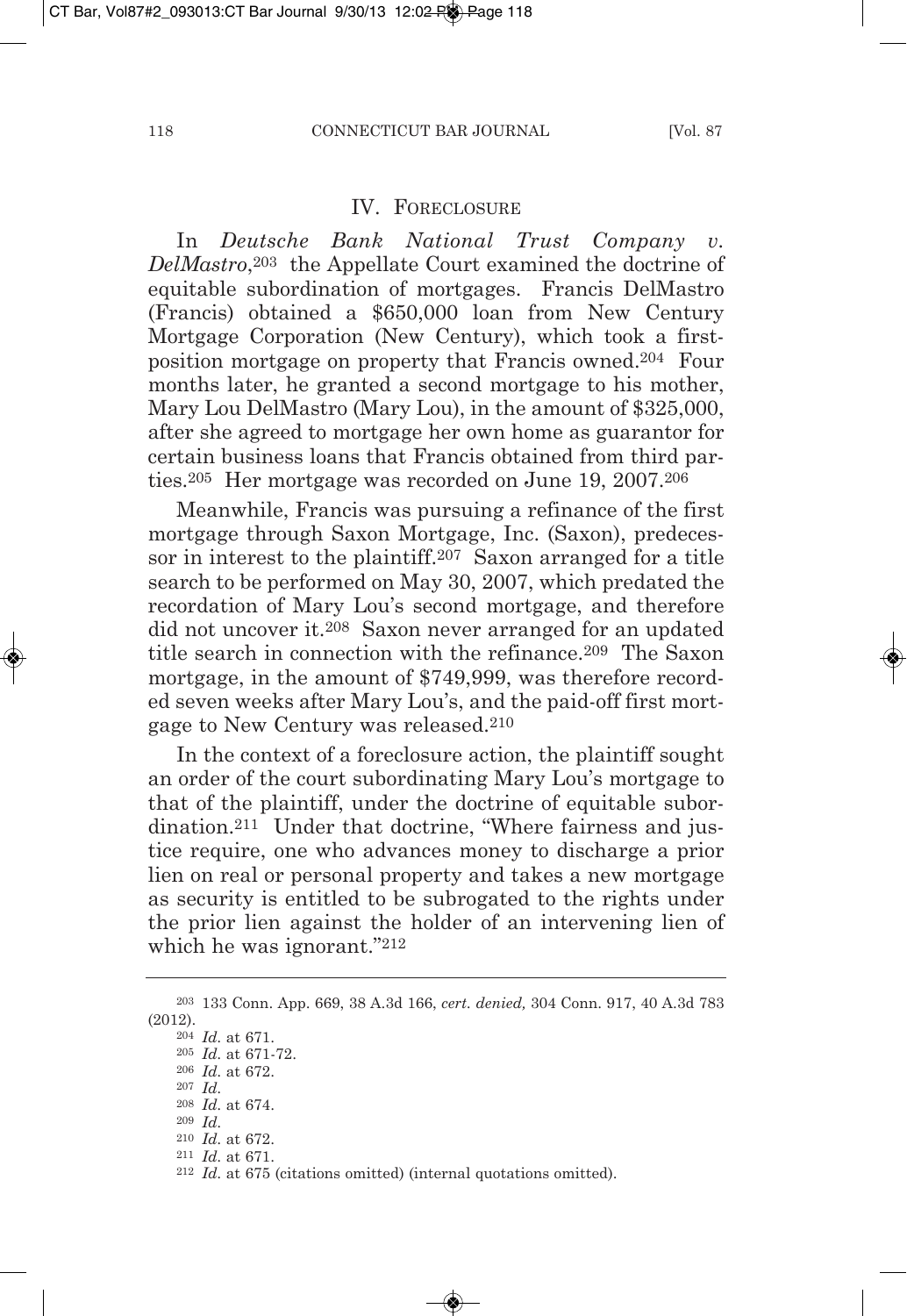The trial court rejected the proposition that equitable subordination should apply, and the Appellate Court agreed.213 The plaintiff could not claim to be "ignorant" of mary Lou's intervening mortgage, because it had constructive notice of that mortgage, which was recorded in the land records long before that of the plaintiff.214 Nor could mary Lou be deemed to have obtained an undue advantage or windfall; while she had taken her second mortgage knowing that she was behind a first mortgage in the amount of \$650,000, she never agreed to subordinate her position to the larger sum of \$749,999, the amount of the refinance.<sup>215</sup> The trial court also found a complete absence of evidence that mary Lou had acted negligently or inappropriately, a finding left undisturbed by the Appellate Court.216

In *J.P. Morgan Chase Bank, N.A. v. Winthrop Properties, LLC*,217 the plaintiff commenced an action in two counts: in count one, to foreclose a mortgage, and in count two, to enforce a guaranty. After obtaining an interlocutory summary judgment on liability as to both counts, the plaintiff proceeded to a judgment of strict foreclosure.218 After title to the mortgaged property vested, the plaintiff missed the 30-day deadline under General Statutes Section 49-14219 to file a motion for deficiency judgment.220

Undaunted, the plaintiff sought a hearing in damages as to count two of the complaint, and thereby obtained judg-

<sup>213</sup> *Id.* at 673-74.

<sup>214</sup> *Id.* at 678.

<sup>215</sup> *Id.*

<sup>216</sup> *Id.* at 679.

<sup>217</sup> 137 Conn. App. 680, 683, 50 A.3d 328, *cert. granted,* 307 Conn. 922, 54 A.3d 183 (2012).

<sup>218</sup> *Id.* at 683-84.

<sup>219</sup> General Statutes § 49-14 provides in relevant part as follows: "(a) At any time within thirty days after the time limited for redemption has expired, any party to a mortgage foreclosure may file a motion seeking a deficiency judgment. Such motion shall be placed on the short calendar for an evidentiary hearing. Such hearing shall be held not less than fifteen days following the filing of the motion, except as the court may otherwise order. At such hearing the court shall hear the evidence, establish a valuation for the mortgaged property and shall render judgment for the plaintiff for the difference, if any, between such valuation and the plaintiff's claim. The plaintiff in any further action upon the debt, note or obligation, shall recover only the amount of such judgment."

<sup>220</sup> *J.P. Morgan Chase Bank*, 137 Conn. App. at 684.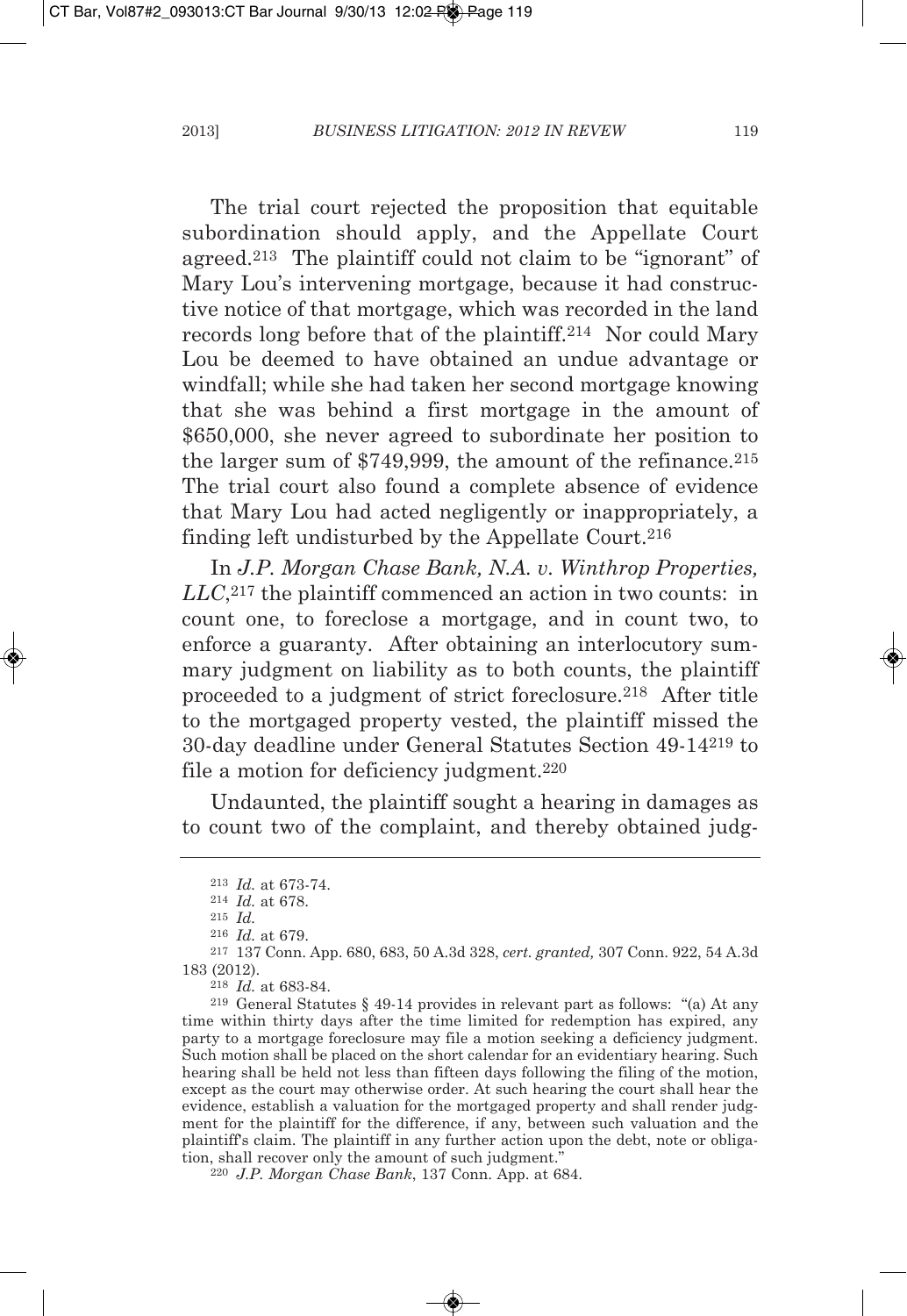ment against the defendant guarantors.221 The Appellate Court reversed, noting that General Statutes Section 49-1 provides in relevant part that "[t]he foreclosure of a mortgage is a bar to any further action upon the mortgage debt, note or obligation against the person or persons who are liable for the payment who are made parties to the foreclosure .…"222 General Statutes Section 49-14, which allows the foreclosing mortgagee to obtain a deficiency judgment upon the timely filing of a motion for deficiency, provides the only exception to the bar rule of Section 49-1.223 Because the plaintiff in this case had failed to properly invoke that remedy, it was barred from further pursuit of the defendant guarantors.224

In *Kennedy Funding, Inc. v. greenwich Landing, LLC*,225 the Appellate Court elaborated on the state Supreme Court's 2011 holding in *RMS Residential Properties, LLC v. Miller*<sup>226</sup> that the holder of a promissory note secured by a mortgage has standing to commence foreclosure even before taking a formal assignment of the mortgage. The issue presented in *Kennedy Funding* was whether or not that holds true even when the holder is described in the note as an agent for a number of identified principals.227 The defendant had moved to dismiss, claiming that the plaintiff lacked standing to foreclose because it was a mere collection agent, not the owner of the debt.228

Relying on the Restatement (Third) of Agency,229 the court noted that an agent may be a party to a contract that he enters into on behalf of a principal, depending upon the language of the contract and the assent of the agent and the other party to the contract.230 Here, the plaintiff was not

<sup>221</sup> *Id.* at 685.

<sup>222</sup> *Id.* at 687-88.

<sup>223</sup> *Id.* at 688.

<sup>224</sup> *Id.* at 687-90.

<sup>225</sup> 135 Conn. App. 58, 43 A.3d 664, *cert. denied,* 305 Conn. 914, 45 A.3d 99 (2012).

<sup>226</sup> 303 Conn. 224, 32 A.3d 307 (2011).

<sup>227</sup> *Kennedy Funding,* 135 Conn. App. at 60.

<sup>228</sup> *Id.* at 60, 63.

<sup>&</sup>lt;sup>229</sup> More particularly, the court noted 2 RESTATEMENT (THIRD) AGENCY § 6.01, Comment (d) (1), pp. 12-13 (2006).

<sup>230</sup> *Kennedy Funding,* 135 Conn. App. at 63.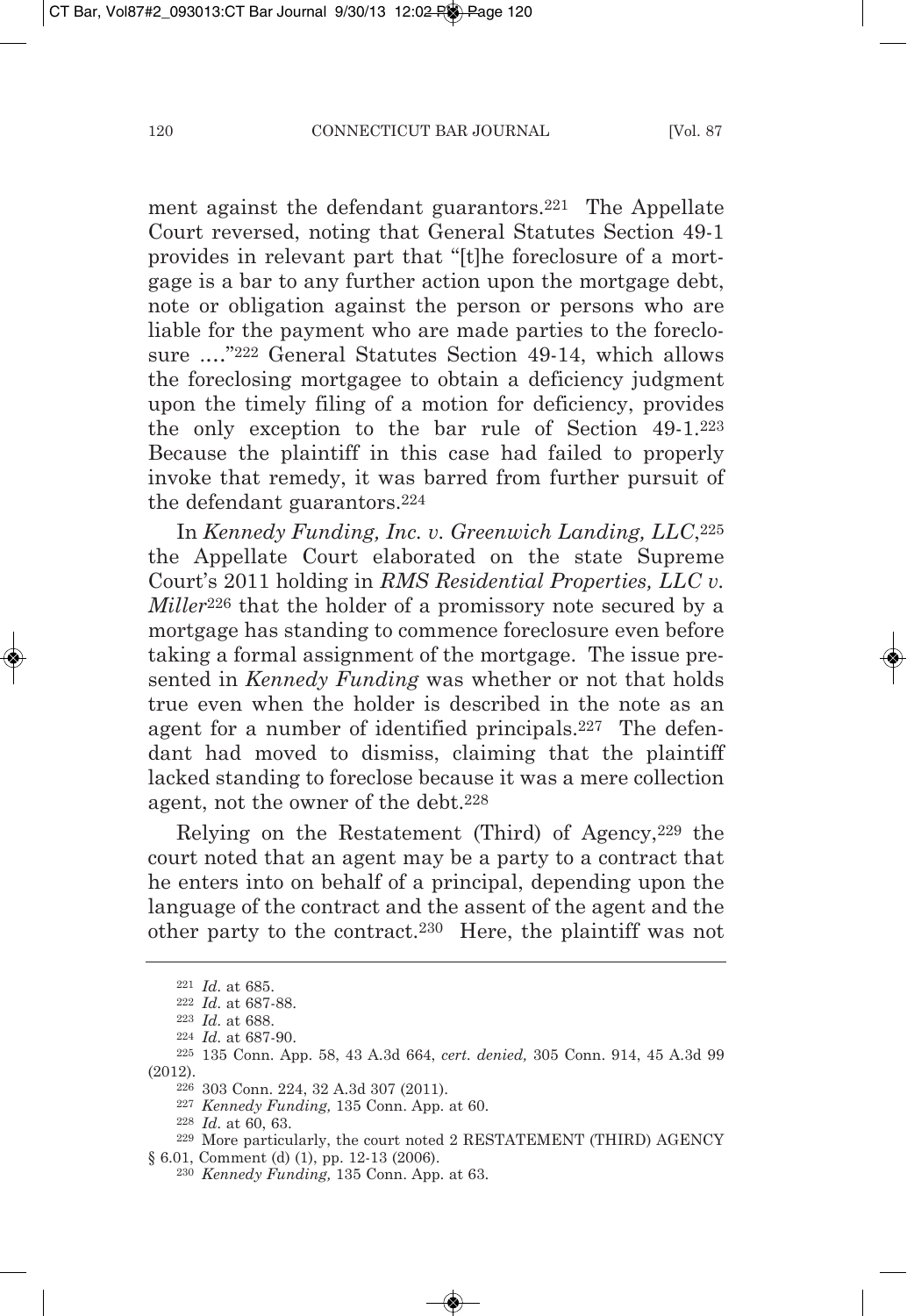merely a collection agent, but rather had been specifically designated as the payee and holder of the note.231 The principals had thereby "unequivocally manifested their intention to authorize the plaintiff to exercise the rights that the law of negotiable instruments confers on the holder of a negotiable promissory note," giving the plaintiff standing to enforce the note.232

### V. DAMAGES

In *gianetti v. norwalk Hospital*,233 the state Supreme Court brought a merciful end to an epic 28-year lawsuit<sup>234</sup> between a plastic surgeon and a hospital that declined to renew his privileges–in 1983. The issue at the hand was application of the "lost volume seller" measure of damages.

For a number of years through 1983, Dr. Gianetti had privileges as on on-call emergency department plastic surgeon at Norwalk Hospital as well as several hospitals in Bridgeport.235 In 1983, he handled 46 cases in Norwalk, and approximately 125 to 130 in Bridgeport, for a total of 171 to 176 cases.<sup>236</sup> During the five preceding years, his total number of cases ranged from 168 to 217.237

236 *Id.* at 768, fn. 7.

237 *Id.*

<sup>231</sup> *Id.* at 64.

<sup>232</sup> *Id.*

<sup>233</sup> 304 Conn. 754, 43 A.3d 567 (2012) *(gianetti III).*

<sup>234</sup> The key procedural events unfolded as follows: in 1984, commencement of suit; in 1987, issuance of a report by the attorney trial referee who presided over the trial; in 1989, issuance of a decision by the state Supreme Court on two reserved questions of law, pursuant to General Statutes § 52-235, in *gianetti v. norwalk Hospital,* 211 Conn. 51, 557 A.2d 1249 (1989) *(gianetti I);* in 1993, after an unexplained four-year gap, acceptance by the trial court of the attorney trial referee's report, and entry of an interlocutory judgment for the plaintiff, on liability only; in 1999, after an unexplained six-year gap, hearing to determine relief, and an award to the plaintiff of nominal damages only; in 2001, issuance of a decision by the Appellate Court, reversing the trial court's award of nominal damages only, in *gianetti v. norwalk Hospital,* 64 Conn. App. 218, 779 A.2d 847 (2001); in 2003, following a grant of certiorari, issuance of a second decision by the state Supreme Court on the issue of damages, with an order of remand, in *gianetti v. norwalk Hospital,* 266 Conn. 544, 833 A.2d 891 (2003) *(gianetti II);* in 2009, after another unexplained six-year gap, issuance of a memorandum of decision by the trial court following a hearing in damages. *gianetti,* 304 Conn. at 758-63.

<sup>235</sup> *gianetti III*, 304 Conn. at 759.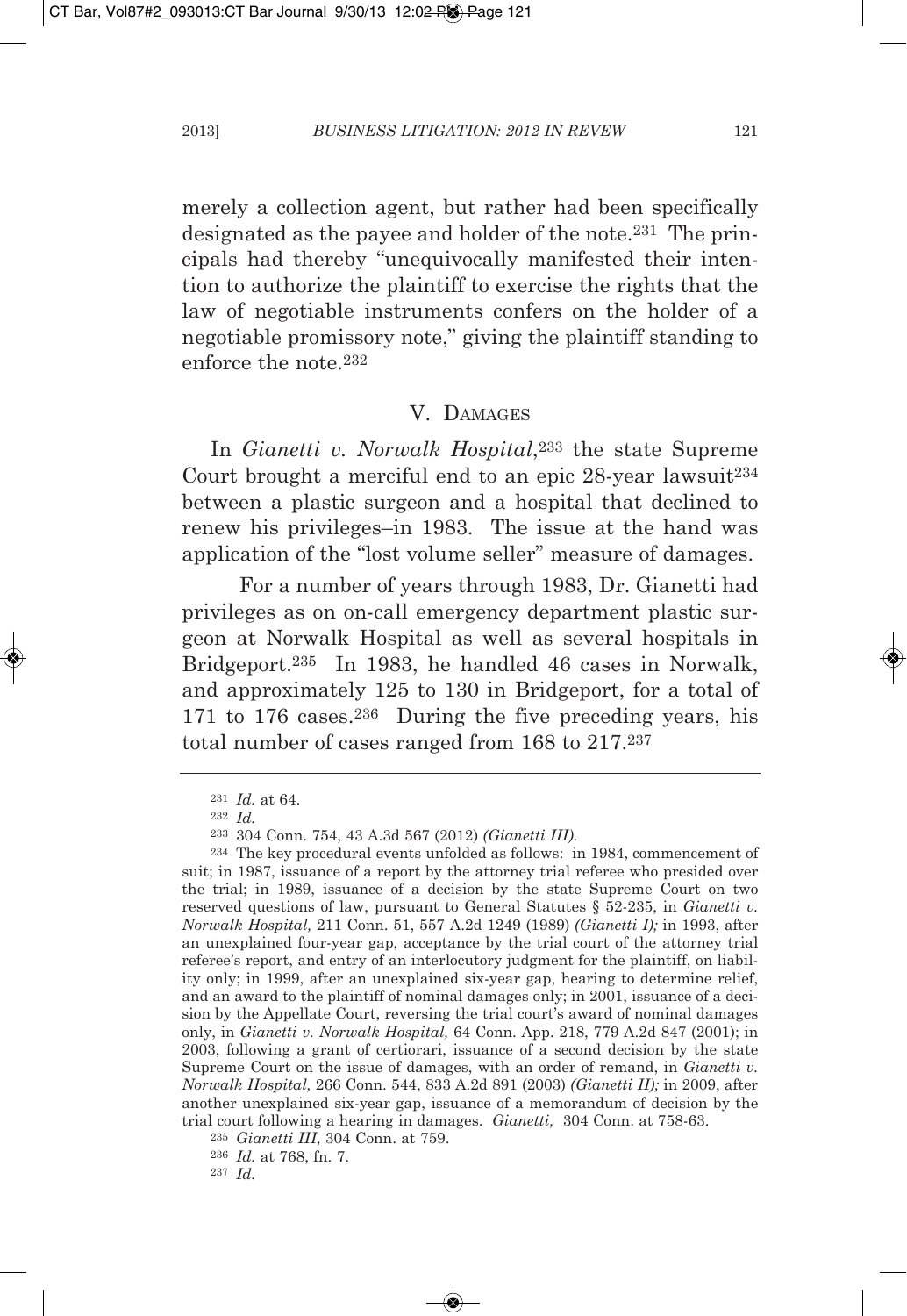In 1983, Norwalk Hospital declined to renew his privileges for 1984.238 He continued to work in Bridgeport, and his caseload there increased dramatically, to 263 in 1984, easily exceeding his combined annual totals for Bridgeport plus Norwalk during the preceding years.239 He nevertheless sued Norwalk Hospital,240 claiming that he could have continued to handle his caseload in Norwalk in 1984 and beyond even while handling his increased caseload in Bridgeport.241 The trial court agreed, finding that he was a lost volume seller of services, and that he had proven damages to a reasonable degree of certainty for the first five years following his nonrenewal.242

The Supreme Court affirmed. The court observed that recovery as a lost volume seller requires proof of three elements: that the non-breaching party had the ability to perform both contracts simultaneously; that the second contract would have been profitable; and that the seller of services probably would have entered into the second contract even if the first contract had not been terminated.243 Here, Dr. Gianetti established that even with his dramatically larger caseload in Bridgeport following the termination of his Norwalk contract, he would have been able to handle Norwalk as well.244 The court concluded that he had satisfied all three prongs of the lost volume seller test, and affirmed the judgment below.245

The Appellate Court's decision in *one Country, LLC v. Johnson*<sup>246</sup> addressed issues that lie at the intersection of law and accounting. The plaintiff Scott Porter (Porter) and his wife, through an LLC that they owned, Iboport, LLC

<sup>238</sup> *Id.* at 760.

<sup>239</sup> *Id.* at 768.

<sup>240</sup> His theory of liability was that a contractual relationship existed between him and the hospital, and that the hospital had breached the contract by failing to follow its bylaws in connection with the nonrenewal of his privileges. *Id.* at 760.

<sup>241</sup> *Id.* at 764.

<sup>242</sup> *Id.* at 763.

<sup>243</sup> *Id.* at 767.

<sup>244</sup> *Id.* at 768-70. 245 *Id.* at 777.

<sup>246</sup> 137 Conn. App. 810, 49 A.3d 1030, *cert. granted,* 307 Conn. 944, 60 A.3d 738 (2012).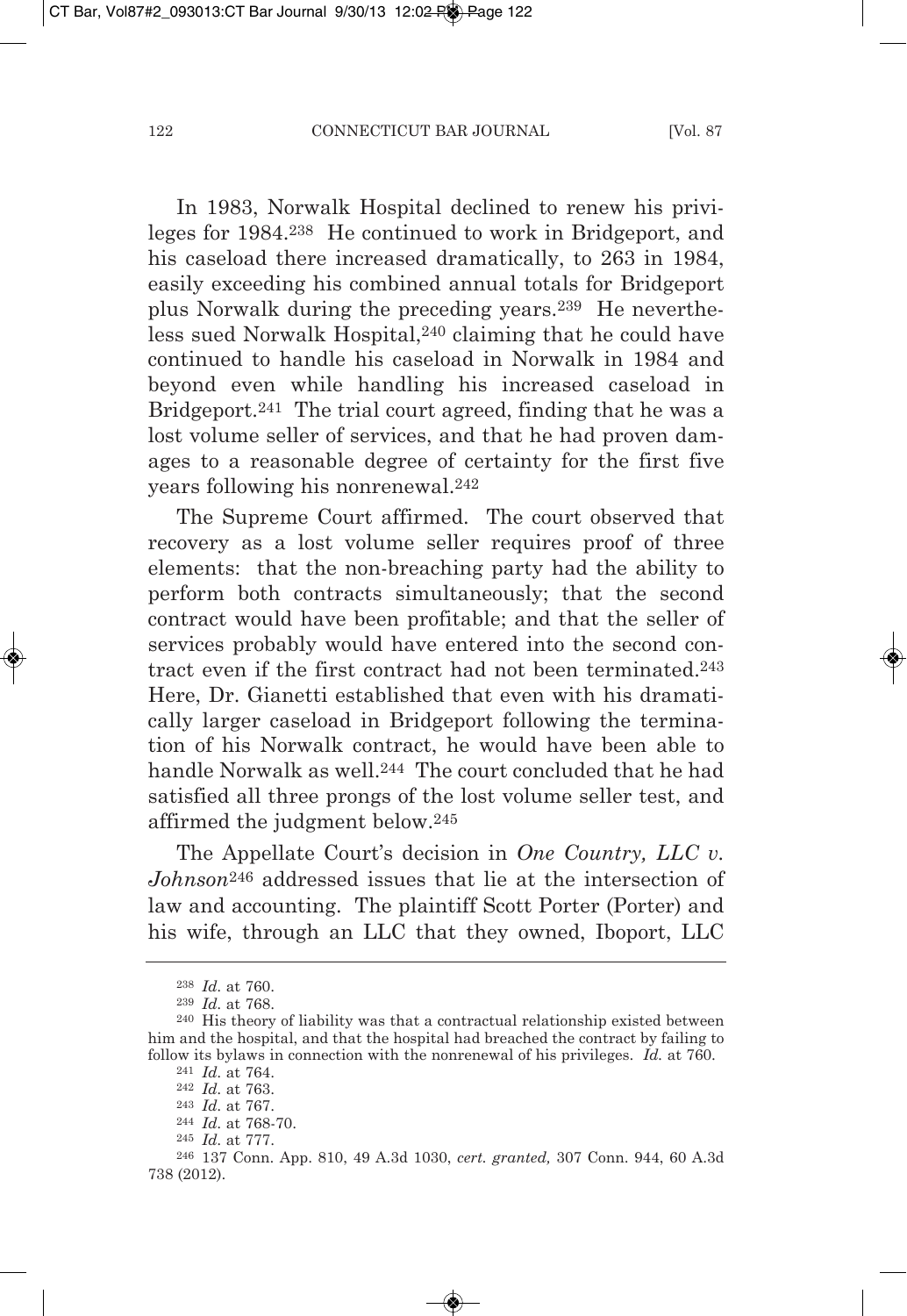(Iboport), invested \$200,000 into the defendant One Country LLC (One Country) in connection with a contemplated real estate development.247 The venture failed, and One Country's mortgage lender foreclosed on the property.248 Porter negotiated a release of the bank's deficiency claim in exchange for a payment of \$300,000.249 Porter thereupon sued the other members of One Country for indemnity from his payment to the bank, under backstop guarantees that they had executed in his favor.250

Following a courtside trial, the trial court entered judgment for the defendants, finding that notwithstanding his payment to the bank, Porter had not suffered a loss.251 The court based this conclusion on the fact that for tax purposes, Porter had characterized his payment to the bank as an additional capital contribution to Iboport, and had claimed the benefit of a pass-through loss on his personal tax return.252 The court found that Porter had in effect contributed to Iboport the obligations owing to him, and that that contribution, coupled with Iboport's subsequent conversion of the debt to equity, precluded a finding that either Porter or Iboport had suffered a loss.253

A divided panel of the Appellate Court reversed. The majority relied in large part on the airtight language of the backstop guarantees, which waived all defenses to the fullest extent of the law, and were absolute and unconditional.255 The majority further noted testimony from Porter's accountant that if he successfully recouped some of his payment to the bank, he would have to report that income, which would require amending his tax return and relinquishing some of the tax benefit he had initially

 *Id.* at 812-13. *Id.* at 814. 249 *Id.* 250 *Id. Id.* at 815-16. *Id.* at 814-15. *Id.* at 815-16. *Id.* at 820. 255 *Id.*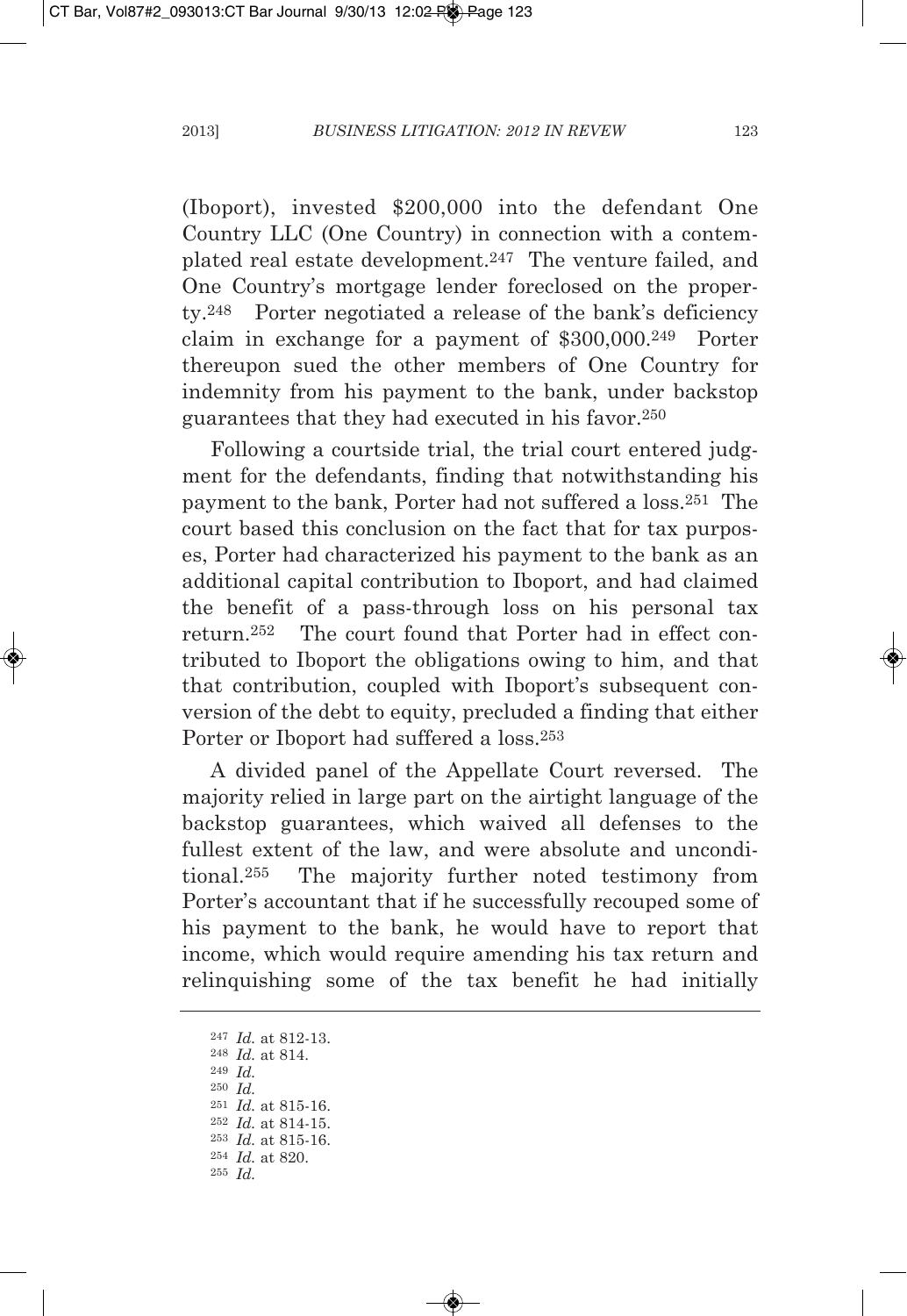claimed. The majority, Alvord and Gruendel, JJ., remanded the case to the trial court with instructions to render judgment for the plaintiff.256

Judge Schaller dissented, asserting that Porter had implicitly assigned his rights under the backstop guarantees to Iboport, and therefore lacked standing to bring suit.257

### VI. INTEREST

In *Ballou v. Law offices Howard Lee Schiff, P.C.*,258 the Supreme Court, in response to a certified question from the United States District Court, ruled that postjudgment interest does not automatically accrue on judgments in which the court has entered an installment payment order pursuant to General Statutes Section 52-356d (installment order statute).259 The installment order statute provides that postjudgment interest "shall continue to accrue" under any installment payment order, while General Statutes Section 37-3a (postjudgment interest statute)260 vests the

259 General Statutes § 52-356d provides in relevant part: "(a) When a judgment is rendered against a natural person, the judgment creditor or judgment debtor may move the court for an order for installment payments in accordance with a money judgment. After hearing and consideration of the judgment debtor's financial circumstances, the court may order installment payments reasonably calculated to facilitate payment of the judgment. … (c) Notwithstanding the hearing requirement of subsection (a) of this section, on motion of the judgment creditor for an order of nominal payments, the court shall issue ex parte, without hearing, an order for nominal installment payments. The amount which shall constitute an order of nominal payments shall be set by the judges of the Superior Court. Such an order for nominal payments may be modified on motion of either party after hearing and consideration of the judgment debtor's financial circumstances. (d) An installment payment order shall not be enforced by contempt proceedings, but on the judgment debtor's default on payments thereon, the judgment creditor may apply for a wage execution pursuant to section 52-361a. (e) Interest on a money judgment shall continue to accrue under any installment payment order on such portion of the judgment as remains unpa*Id.* (f) On motion of either party and after notice and hearing or pursuant to a stipulation, the court may make such modification of an installment payment order as is reasonable."

260 General Statutes § 37-3a(a) provides in relevant part, "interest at the rate of ten per cent a year, and no more, may be recovered and allowed in civil actions or arbitration proceedings under chapter 909, including actions to recover money loaned at a greater rate, as damages for the detention of money after it becomes payable…."

<sup>256</sup> *Id.* at 821.

<sup>257</sup> *Id.* at 825-26.

<sup>258</sup> 304 Conn. 348, 39 A.3d 1075 (2012). As reported, the defendant's name does not contain the word "of."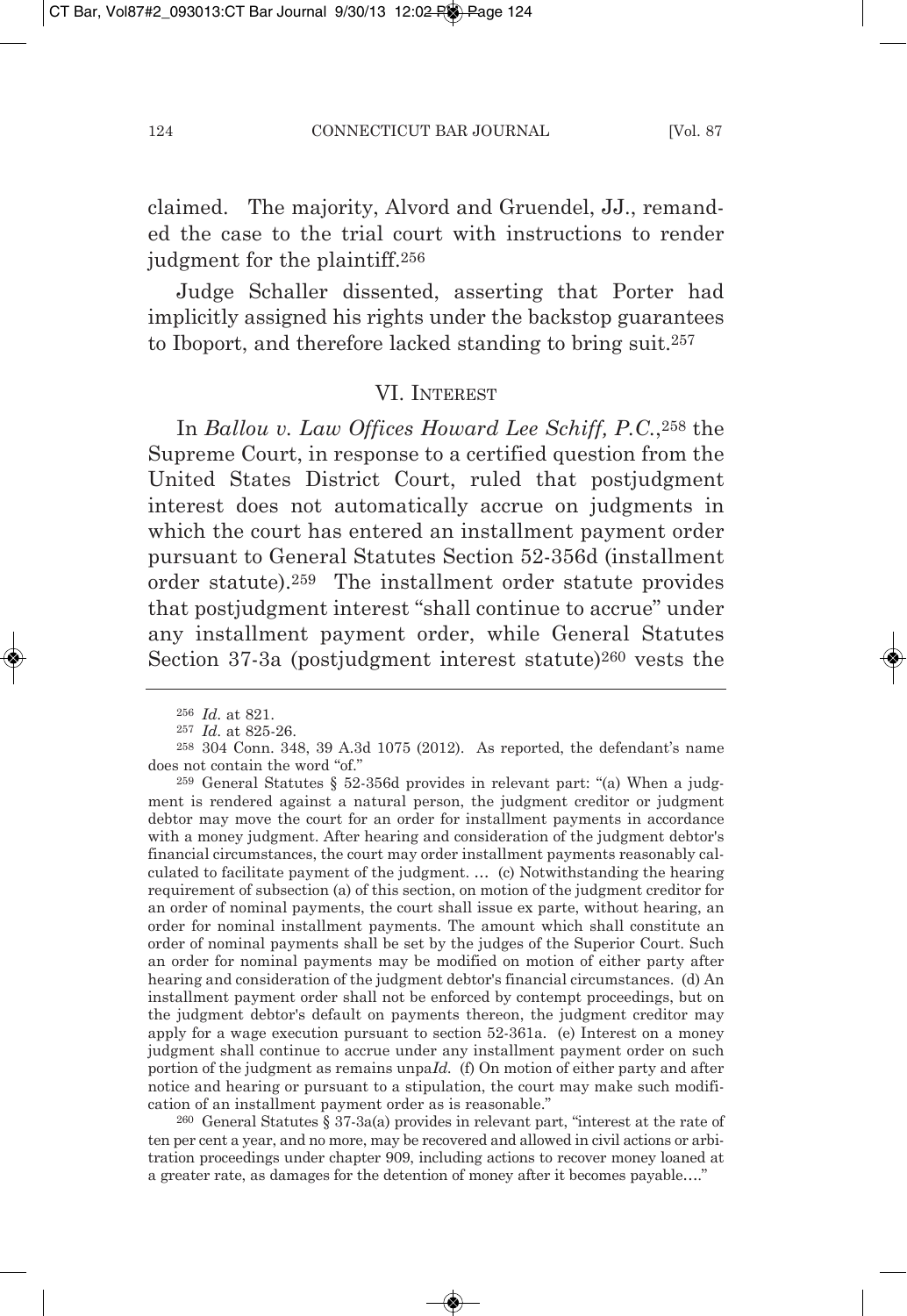trial court with the authority, in its discretion, to award interest of up to ten percent per annum on a debt that has been reduced to judgment.261

By way of background, the defendant, a law firm (firm), had previously obtained two judgments, including installment payment orders, against ms. Ballou on behalf of a client in connection with certain credit card debts.262 The firm did not seek orders for postiudgment interest.<sup>263</sup> The firm sought a bank execution against Ms. Ballou, and directed the marshal to add postjudgment interest in the amount of ten percent to the judgment amounts.<sup>264</sup> Ms. Ballou countered by suing the firm, alleging violations of the Fair Debt Collection Practices Act.<sup>265</sup>

The key issue was whether or not the mandatory "shall continue to accrue" language of the installment order statute trumped the discretionary language of the postjudgment interest statute, thus making an award of postjudgment interest automatic whenever an installment order is entered. The Supreme Court construed the operative language in the installment order statute in the same manner as the Appellate Court had done in its 2011 decision in *Discover Bank v. Mayer*.266 In the phrase "shall continue to accrue," the word "shall" is juxtaposed with "continue," not "accrue."267 The statute therefore does not require interest to accrue; rather, it requires the accrual of interest to "continue" if the trial court has specifically awarded it.268 The installment order statute does not provide an independent basis to mandate the award of interest in the first place.269

The *Ballou* decision is noteworthy for a lengthy concurrence by Justice Zarella, joined by Justice mcLachlan, which comprehensively addresses Connecticut law on post-

267 *Ballou*, 304 Conn. at 355.

<sup>261</sup> *Ballou*, 304 Conn. at 353.

<sup>262</sup> *Id.* at 351.

<sup>263</sup> *Id.*

<sup>264</sup> *Id.*

<sup>&</sup>lt;sup>265</sup> *Id.* The Fair Debt Collection Practices Act is codified at 15 U.S.C. § 1692 *et seq.* 266 127 Conn. App. 813, 17 A.3d 80 (2011).

<sup>268</sup> *Id.*

<sup>269</sup> *Id.*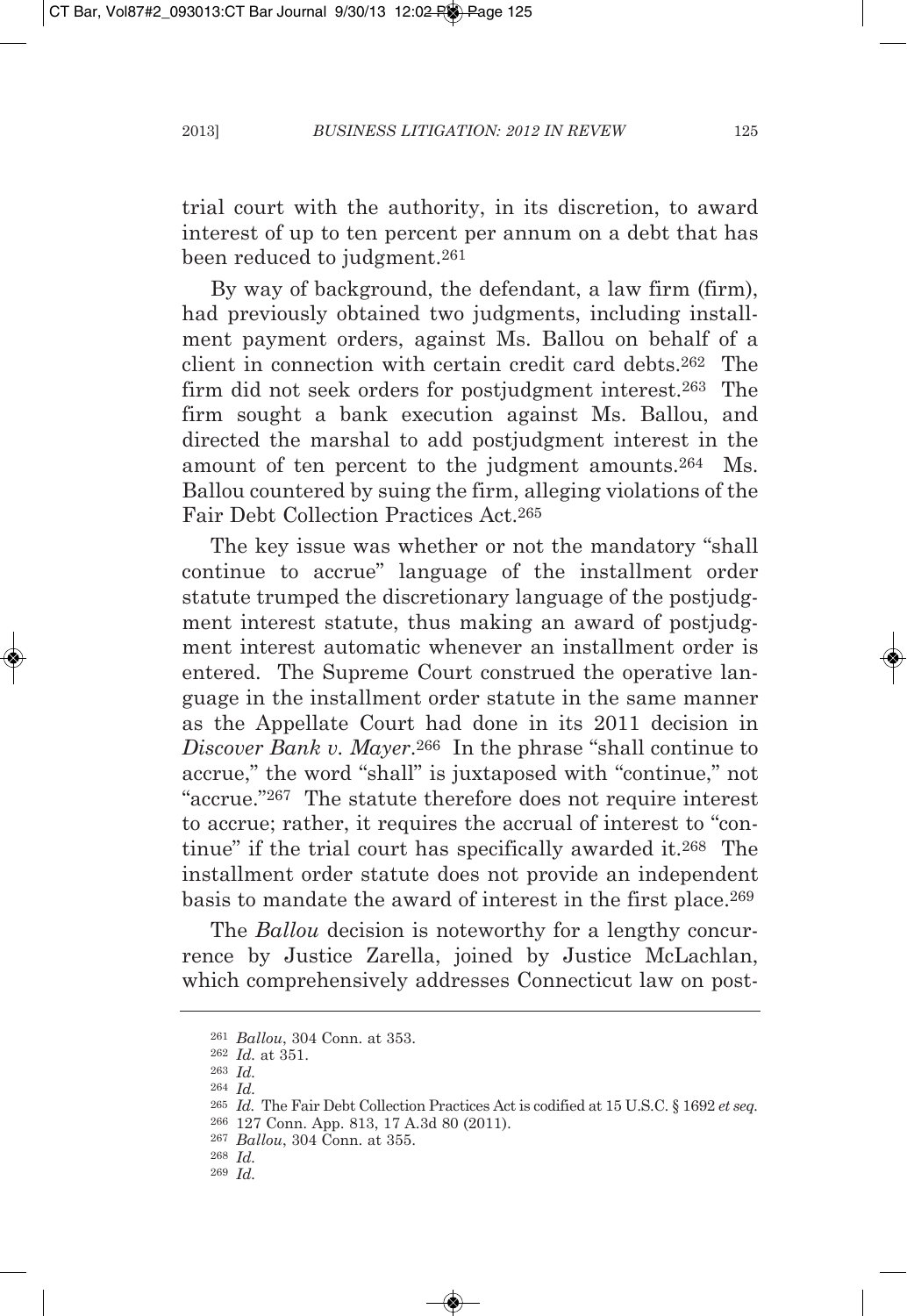judgment interest. While the majority opinion focused on the interplay between the installment order statute and the postjudgment interest statute, the concurrence further discussed General Statutes Section 37-1 (contract interest statute),270 which mandates the award of interest in the context of loan agreements.271 The concurrence noted that the contract interest statute affirms the right of parties to agree contractually to any nonusurious rate of interest, which may accrue before and after the date of maturity, including any postjudgment period.272 If the parties' agreement contemplates interest, explicitly or implicitly, but fails to spell out a rate, then the rate prescribed by the contract interest statute, currently eight percent, applies.273 The concurrence emphasized that the majority opinion, focused on discretionary awards of interest under the postjudgment interest statute, should not be construed as altering established law under the contract interest statute.<sup>274</sup>

The majority expressly declined to address the contract interest statute, noting that the parties had not raised any arguments under that statute, and observing "it is by no means clear that an extension of credit pursuant to a credit card agreement represents the kind of loan agreement that falls within the purview of  $\S 37-1.^{"275}$ 

In *Haworth v. Dieffenbach*,276 the Appellate Court barred the plaintiffs from enforcing a stipulated judgment, finding that the judgment violated Connecticut's usury statute, General Statutes Section 37-4.277 The plaintiffs had

- 274 *Id.* at 382-83.
- 275 *Id.* at 365-66, fn. 10.
- 276 133 Conn. App. 773, 38 A.3d 1203 (2012).

<sup>270</sup> General Statutes § 37-1 provides: "(a) The compensation for forbearance of property loaned at a fixed valuation, or for money, shall, in the absence of any agreement to the contrary, be at the rate of eight per cent a year; and, in computing interest, three hundred and sixty days may be considered to be a year. (b) Unless otherwise provided by agreement, interest at the legal rate from the date of maturity of a debt shall accrue as an addition to the debt."

<sup>271</sup> *Ballou*, 304 Conn. at 356, fn. 8.

<sup>272</sup> *Id.* at 376.

<sup>273</sup> *Id.*

<sup>277</sup> General Statutes § 37-4 provides: "No person and no firm or corporation or agent thereof, other than a pawnbroker as provided in section 21-44, shall, as guarantor or otherwise, directly or indirectly, loan money to any person and, directly or indirectly, charge, demand, accept or make any agreement to receive therefor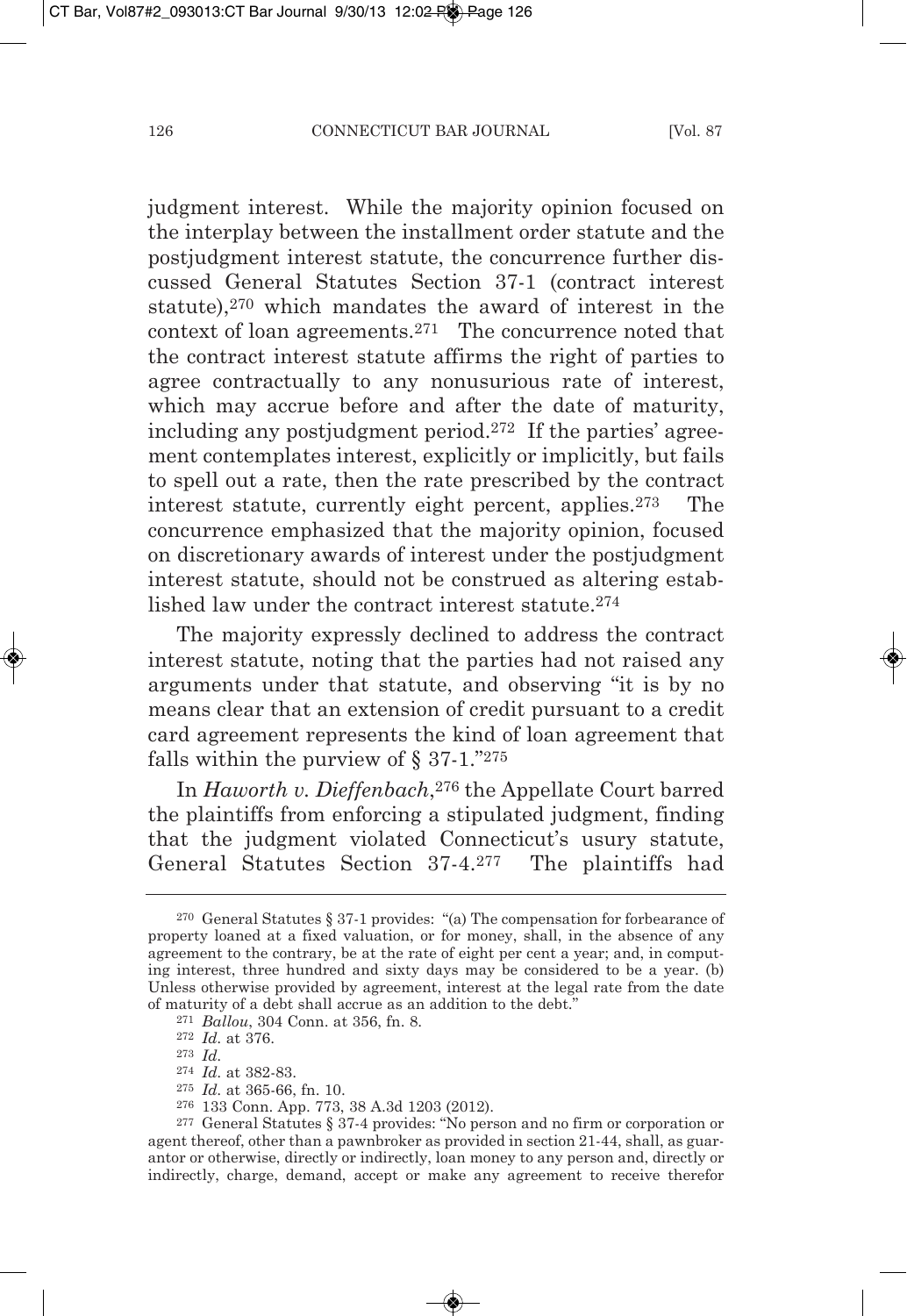brought suit on two promissory notes from December 1998, in a combined principal sum of \$21,000, accruing interest at the rate of ten percent per annum.278 The parties entered into a stipulated judgment on October 4, 2000, by which the defendant agreed to pay the sum of \$30,000 unless he paid the entire principal plus outstanding interest by November 30, 2000.279 The figure of \$30,000 represented twenty-two percent interest above and beyond the unpaid principal plus interest that had accrued under the note.280

When the plaintiffs sought to execute on the judgment, the defendant moved for a protective order, claiming that the judgment was usurious and thus unenforceable.281 The trial court denied the motion, but the Appellate Court reversed, characterizing the judgment as "illegal."282

# VII. OTHER BUSINESS CASES OF INTEREST

In *418 Meadow Street associates, LLC v. Clean air Partners, LLC*,283 the state Supreme Court examined General Statutes Section 34-187 (LLC authority statute), <sup>284</sup> which addresses the authority of limited liability company members to bring suit on behalf of the entity. In this case, members of an LLC who collectively held a 50% interest in the entity brought suit on its behalf against another LLC. The woman

<sup>284</sup> General Statutes § 34-187 provides: "(a) Except as otherwise provided in an operating agreement, suit on behalf of the limited liability company may be brought in the name of the limited liability company by: (1) Any member or members of a limited liability company, whether or not the articles of organization vest management of the limited liability company in one or more managers, who are authorized to sue by the vote of a majority in interest of the members, unless the vote of all members shall be required pursuant to subsection (b) of section  $34-142$ ; or  $(2)$  any manager or managers of a limited liability company, if the articles of organization vest management of the limited liability company in one or more managers, who are authorized to sue by the vote required pursuant to section 34-142. (b) In determining the vote required under section 34-142 for purposes of this section, the vote of any member or manager who has an interest in the outcome of the suit that is adverse to the interest of the limited liability company shall be excluded."

interest at a rate greater than twelve per cent per annum." Numerous types of loans are excepted from the usury statute, as set forth in General Statutes § 37-9. <sup>278</sup> *Haworth*, 133 Conn. App. at 775.

<sup>279</sup> *Id.*

<sup>280</sup> *Id.* at 782. <sup>281</sup> *Id.* at 777-78.

<sup>282</sup> *Id.* at 784-85.

<sup>283</sup> 304 Conn. 820, 43 A.3d 607 (2012).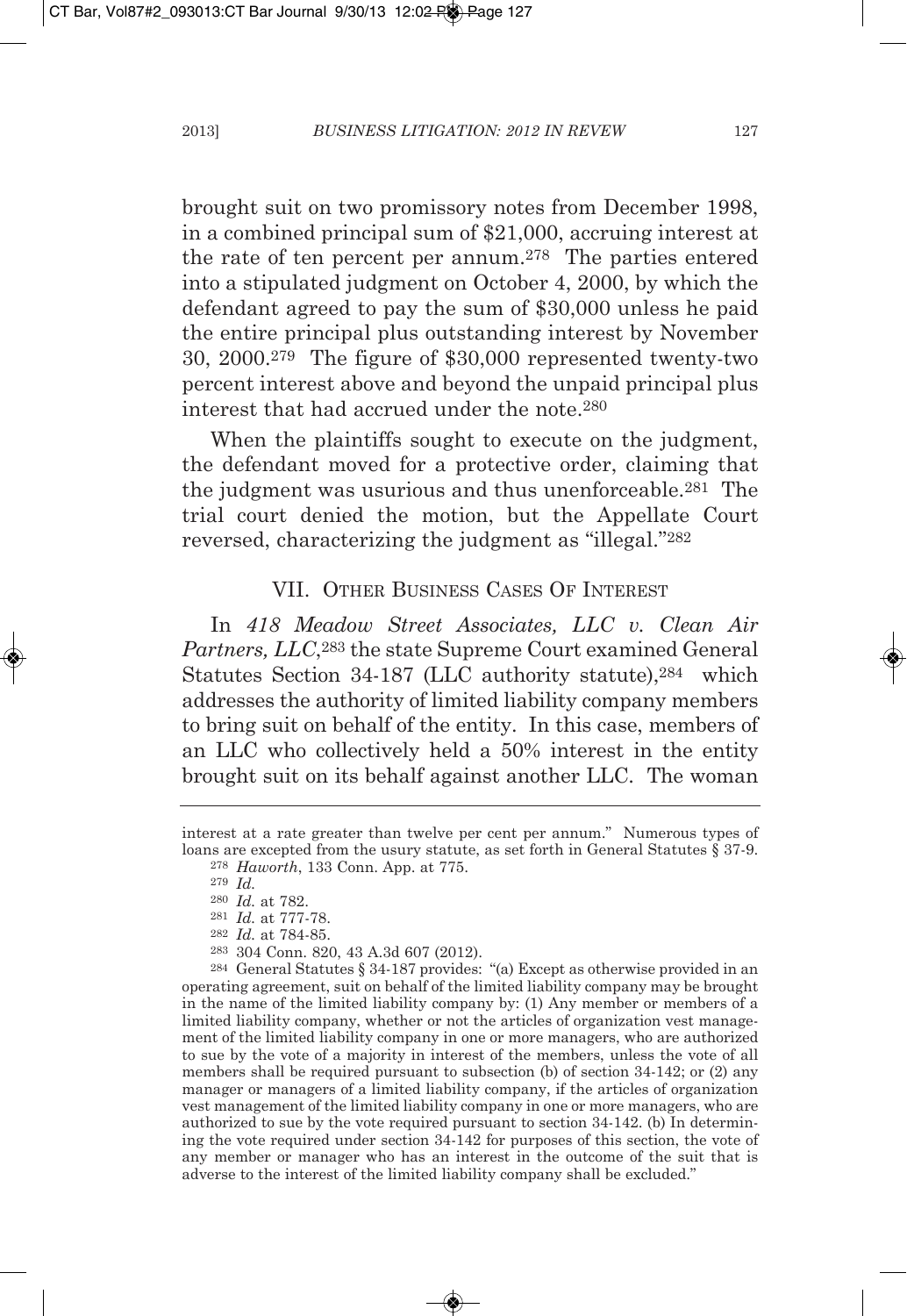who owned the remaining 50% of the plaintiff, Barbara Levine, was married to Steven Levine, a minority owner of the defendant, and she disapproved of the lawsuit.285

The defendant asserted that because the plaintiff's suit had not been approved by a majority of its membership, the plaintiff lacked corporate authority to pursue the case, and the action should be dismissed due to lack of standing.286 The plaintiff countered that Barbara Levine had an interest in the outcome of the suit adverse to that of the plaintiff, and so by operation of the LLC authority statute, her vote was properly excluded for purposes of determining the plaintiff's authority to bring suit.287

The trial court agreed with the defendant that Barbara Levine should have had a voice in the plaintiff's decision to sue or not sue, and that the plaintiff therefore lacked standing to bring suit.288 The court noted that she was not a party to the suit, and that she lacked a proprietary interest in the defendant LLC.289 The trial court found that her status as wife of a minority member of the defendant was insufficient to disqualify her as a voting member of the plaintiff.290

The Supreme Court disagreed, finding that through her marriage to Steven Levine, a part owner of the defendant, Barbara Levine had an interest in the outcome of the suit that was "adverse" to that of the plaintiff for purposes of the LLC authority statute.291 Accordingly, the remaining members of the plaintiff LLC had acted properly when they authorized suit without her input.

The decision is noteworthy for the Supreme Court's emphasis on the point that the LLC statutes are "default rules" that the members of an LLC are free to modify through the company's operating agreement.292 As applied to the case at bar, the members of the plaintiff could have

<sup>285</sup> *418 Meadow Street associates, LLC,* 304 Conn. at 823-24.

<sup>286</sup> *Id.* at 824.

<sup>287</sup> *Id.* at 825.

<sup>288</sup> *Id.* at 825-26. 289 *Id.* at 826.

<sup>290</sup> *Id.*

<sup>291</sup> *Id.* at 832.

<sup>292</sup> *Id.* at 834.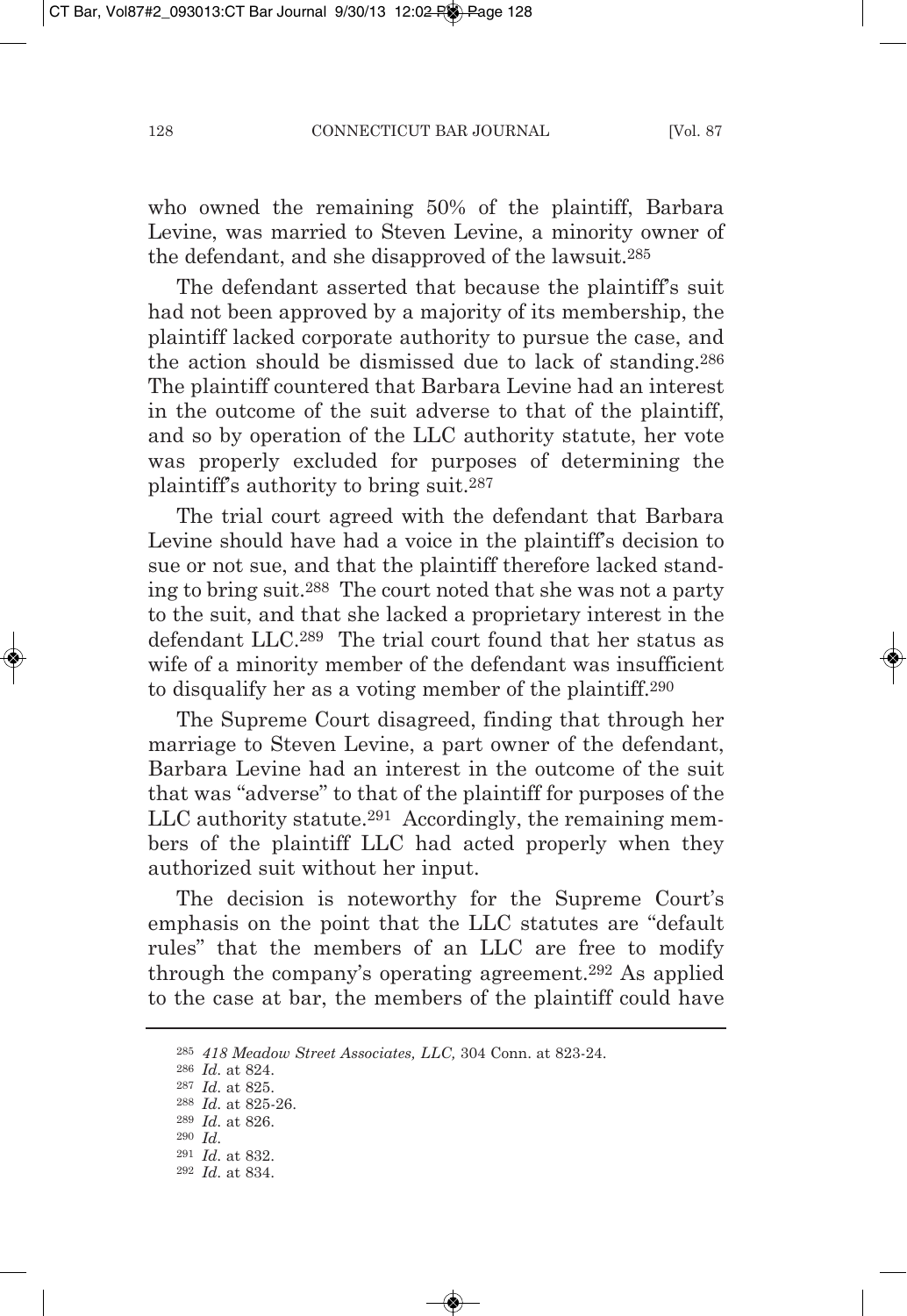drafted the operating agreement specifically "to allow a member's vote to be included even when his or her spouse's interest may conflict with the company's interest."293 This part of the decision raises intriguing questions about how much latitude the drafters of an operating agreement may have before the courts will intervene.

In *Meyers v. Livingston, adler, Pulda, Meiklejohn and Kelly, P.C.,*<sup>294</sup> the Appellate Court revisited a vexing issue: when a law firm is sued by a dissatisfied ex-client, when can the claims properly be framed as arising under contract rather than tort, and thus governed by the longer statute of limitations that applies to contract claims?

The plaintiff in *Meyers* had engaged the defendant (firm) to bring suit against certain third parties.295 While the action was pending, the firm was retained by another client to pursue similar claims against the same third parties, and joined the claims into a single action.296 The firm eventually reported to the court that the entire case had been settled, but meyers initially balked at signing a release, eventually doing so only after the defendants in the underlying case filed a motion to enforce the settlement agreement.297

Slightly less than six years after the settlement was consummated, Meyers brought suit against the firm, claiming the firm had breached its contractual duties to her by settling the underlying case contrary to her interests, wishes and instructions.298 The firm moved for summary judgment, claiming inter alia that the case actually sounded in tort, not contract; was governed by the three-year statute of limitations that applies to torts;299 and was untimely under that statute.300 The trial court agreed.301

<sup>293</sup> *Id.* at 834-35.

<sup>294</sup> 134 Conn. App. 785, 41 A.3d 674, *cert. granted,* 305 Conn. 920, 47 A.3d 881 (2012).

<sup>295</sup> *Id.* at 786.

<sup>296</sup> *Id.*

<sup>297</sup> *Id.* at 786-87.

<sup>298</sup> *Id.* at 787, fn. 2.

<sup>299</sup> CONN. GEN. STAT. § 52-577. The statute of limitations for breach of contract, General Statutes § 52-576, prescribes a six-year limitation period.

<sup>300</sup> *Meyer*, 134 Conn. App. at 787.

<sup>301</sup> *Id.* at 788.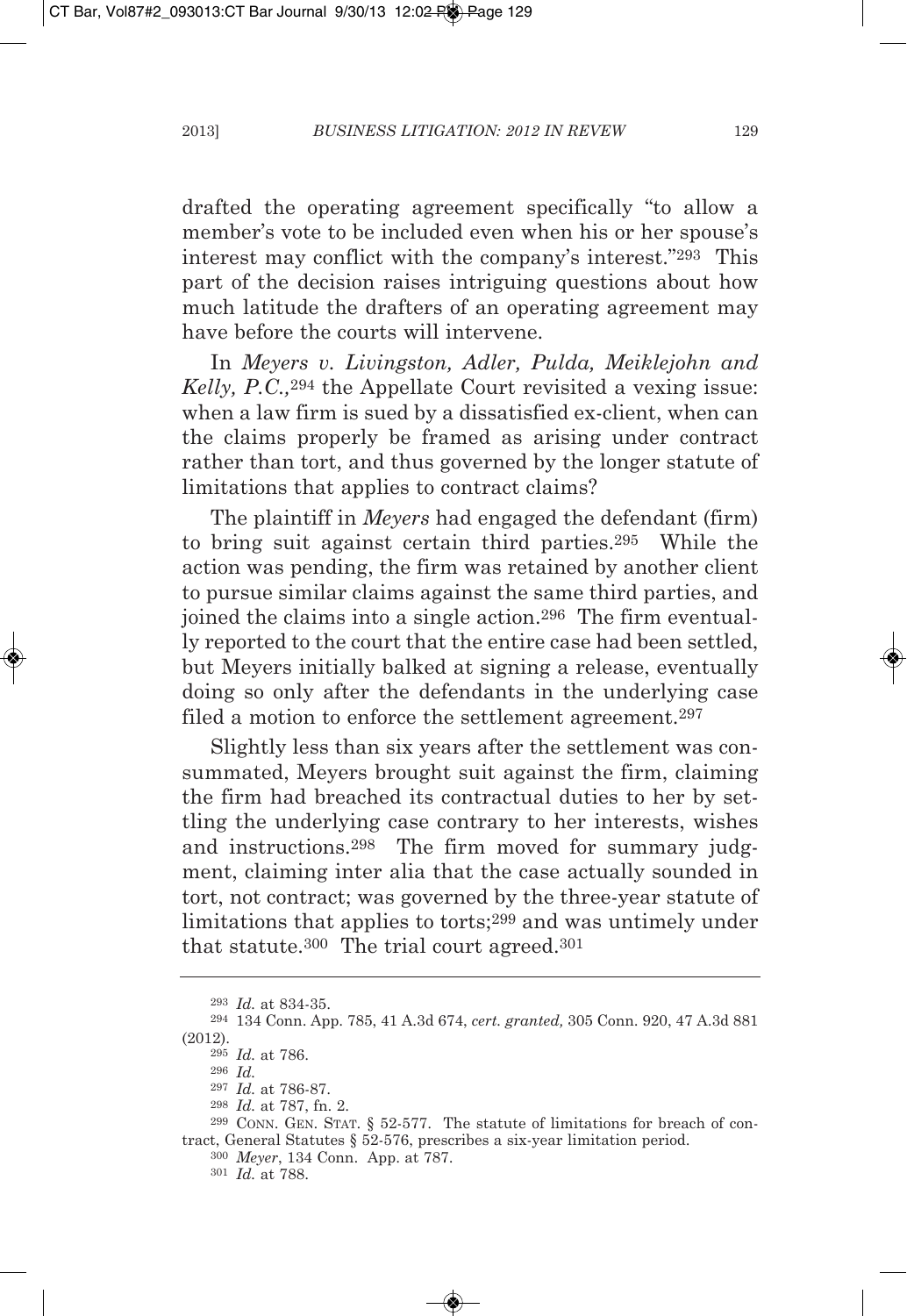A divided panel of the Appellate Court affirmed. The court noted that Connecticut law recognizes both contract and tort claims against attorneys, but observed that "'[T]ort claims cloaked in contractual language are, as a matter of law, not breach of contract claims.'"302 Here, the plaintiff had not alleged in her complaint that the firm had breached its contract with her by failing to obtain a specific result or perform a specific task.303 Rather, the essence of her claim was that the firm had breached its professional duties–functionally, a claim of professional negligence.<sup>304</sup> Accordingly, the trial court had ruled correctly in treating the claim as one that sounds in tort, not contract, and thus untimely under the three-year limitation period that applies to negligence actions.305

Judge Bishop dissented. In an earlier case, the Appellate Court had applied the six-year statute of limitations to claims based on an attorney's alleged deliberate "refusal to perform his duties pursuant to his contract with the plaintiff."306 meyers had alleged in her complaint that the firm had ignored her express instructions to reject the proposed settlement and continue litigation of the underlying lawsuit.307 On the flip side, her complaint did not contain any express allegations that the firm had acted negligently, or had performed below the prevailing standard of competence.<sup>308</sup> Thus, reading the complaint as a whole, Judge Bishop construed meyers' claim as based on the firm's refusal to follow her specific instructions, contrary to its contractual duties to her, and thus sounding in contract, not tort.309

In *Demiraj v. Uljaj*,<sup>310</sup> the Appellate Court addressed whether or not the defendants had made an offer to sell securities in Connecticut, thus implicating the Connecticut

<sup>302</sup> *Id.* at 790 (Internal citations omitted).

<sup>303</sup> *Id.* at 791.

<sup>304</sup> *Id.* at 792.

<sup>305</sup> *Id.* at 793.

<sup>306</sup> *Id.* at 798, citing Hill v. Williams, 74 Conn.App. 654, 662, 813 A.2d 130, *cert. denied,* 263 Conn. 918, 822 A.2d 242 (2003).

<sup>307</sup> *Meyer*, 134 Conn. App. at 796.

<sup>308</sup> *Id.* at 798, fn. 3.

<sup>309</sup> *Id.* at 798.

<sup>310</sup> 137 Conn. App. 800, 50 A.3d 333 (2012).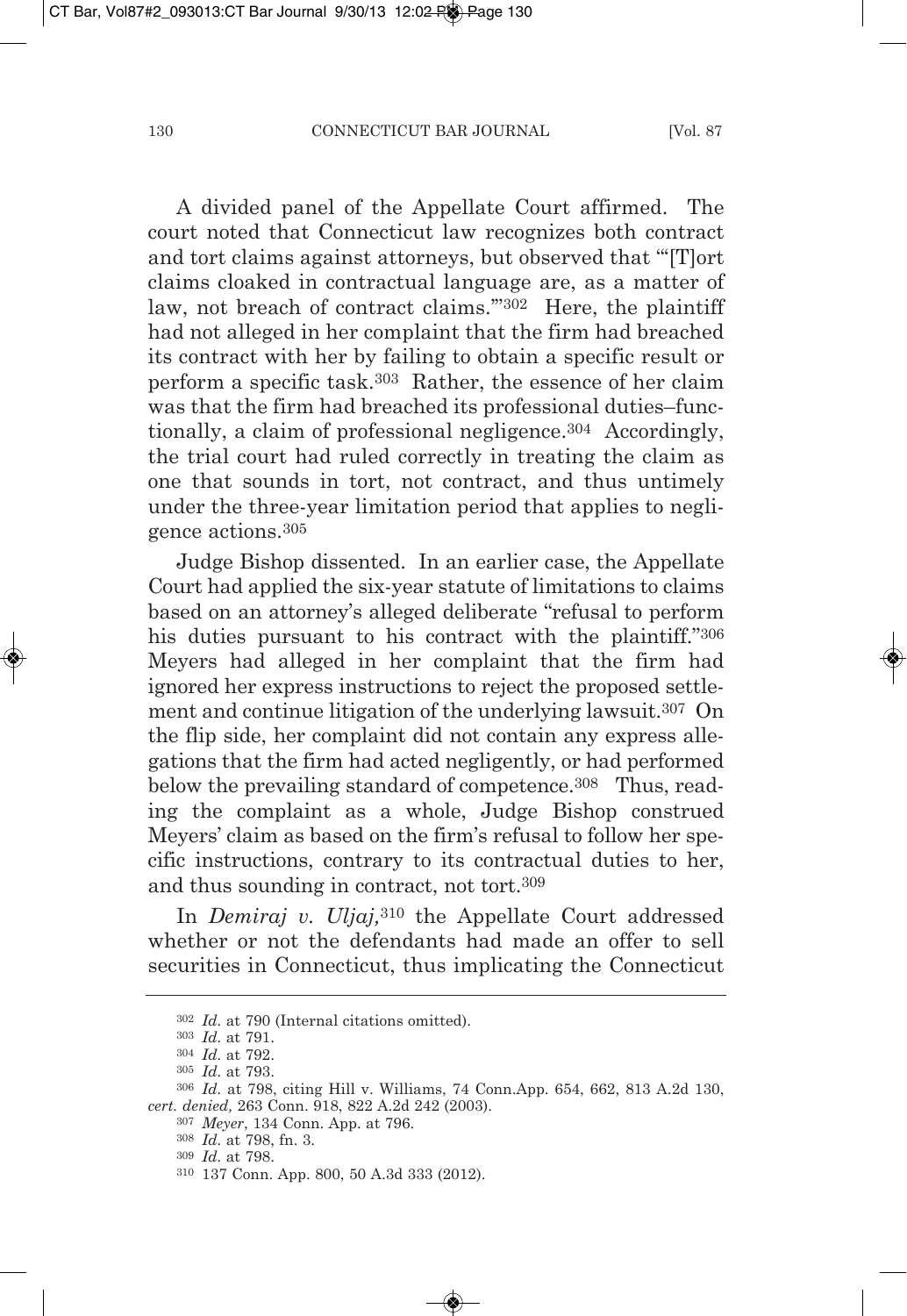Uniform Securities Act, General Statutes Section 36b-2 et seq. (Act). The plaintiffs and defendants had had a preliminary meeting in Waterbury to discuss the possibility of the plaintiffs acquiring a minority interest in a closely held New York corporation owned by the defendants.<sup>311</sup> At that meeting, the defendants predicted that the business, an air travel company, would be successful, and asserted that it had all necessary permits and a value of \$5 million.312 The defendants told the plaintiffs that their proposed 25% interest would cost \$1.25 million.313

The parties later entered into a stock purchase agreement, and the plaintiffs made a partial payment before the business failed.314 The plaintiffs later brought suit under multiple theories, including a claimed violation of the Act.315 The defendants moved for a directed verdict as to the claim under the Act, asserting that their contacts with the plaintiffs in Waterbury, apparently the only relevant contacts that took place in Connecticut, were insufficient to bring the Act into play.<sup>316</sup> The trial court granted the motion.<sup>317</sup>

The Appellate Court reversed. Under the Act, an "offer" to sell securities includes a "solicitation of an offer to buy."318 The court found that a jury could reasonably conclude that the parties' meeting in Waterbury had given rise to such a solicitation, and that the trial court had erred by taking the issue out of the jury's hands.<sup>319</sup>

The Appellate Court's decision in *Specialized Freight Forwarders v. Dragone Classic Motorcars, Inc.*<sup>320</sup> which involved unpaid invoices for the cost of shipping several classic cars from the United States to the Netherlands, addressed two issues of import.

<sup>311</sup> *Id.* at 802.

<sup>312</sup> *Id.*

<sup>313</sup> *Id.*

<sup>314</sup> *Id.* at 802-03.

<sup>315</sup> *Id.* at 803. 316 *Id.*

<sup>317</sup> *Id.*

<sup>318</sup> *Id.* at 806, quoting from General Statutes § 36b-3(16)(B).

<sup>319</sup> *Id.* at 809.

<sup>320</sup> 137 Conn. App. 623, 49 A.3d 798, *cert. denied*, 307 Conn. 925, 55 A.3d 565 (2012).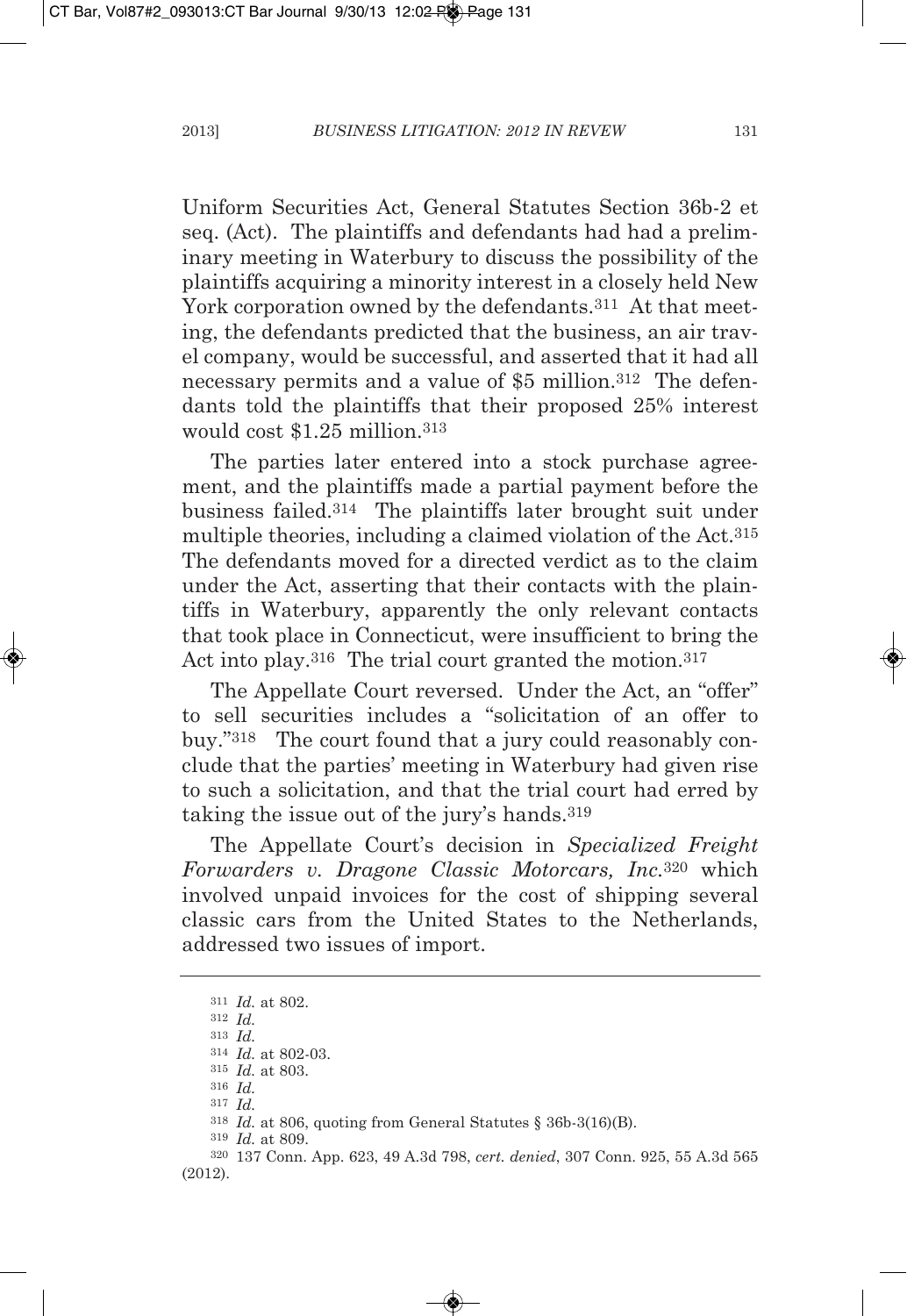The defendant claimed on appeal that the state courts of Connecticut lacked jurisdiction over the case, on the grounds that it was an admiralty matter within the exclusive jurisdiction of the federal courts.<sup>321</sup> The Appellate Court disagreed, quoting a United State Supreme Court decision for the proposition that exclusive federal jurisdiction attaches only to admiralty cases "begun and carried on as proceedings *in rem*, that is, where a vessel or thing is itself treated as the offender and made the defendant by name or description in order to enforce a lien."322 Because the case at bar was an action in *personam* seeking a money judgment, with possible claims under both admiralty law and state law, the federal and state courts had concurrent jurisdiction.323

The defendant also claimed that the term "freight collect" on the bills of lading indicated that the responsibility for shipping costs lay entirely with the buyers of the shipped goods, not the defendant seller.324 The Appellate Court held that while this term does suggest that the buyers bore ultimate responsibility for the shipping costs, the phrase, standing alone, does not rebut the presumption that the seller is liable to the shipper that it engaged.325

In *willamette Management associates, Inc. v. Palczynski,*<sup>326</sup> the Appellate Court held void, due to failure of consideration, an unperformed agreement between a creditor and a debtor that reduced the debt balance and implemented a payment schedule.327 The defendant had entered into a written agreement with the plaintiff, an accounting firm, for professional services in connection with her divorce proceedings.328 The defendant paid an initial retainer of \$5,000 but rendered no further payments toward bills that totaled \$72,000.329 The parties then signed a new agreement, expressly in substitution of the original engage-

<sup>321</sup> *Id.* at 627.

<sup>322</sup> *Id.* at 628, quoting *Madruga v. Superior Court,* 346 U.S. 556, 560 (1954).

<sup>323</sup> *Specialized Freight Forwarders,* 137 Conn. App. at 628.

<sup>324</sup> *Id.* at 629.

<sup>325</sup> *Id.* at 631-32.

<sup>326</sup> 134 Conn. App. 58, 38 A.3d 1212 (2012).

<sup>327</sup> *Id.* at 61-62.

<sup>328</sup> *Id.* at 60-61.

<sup>329</sup> *Id.* at 61.